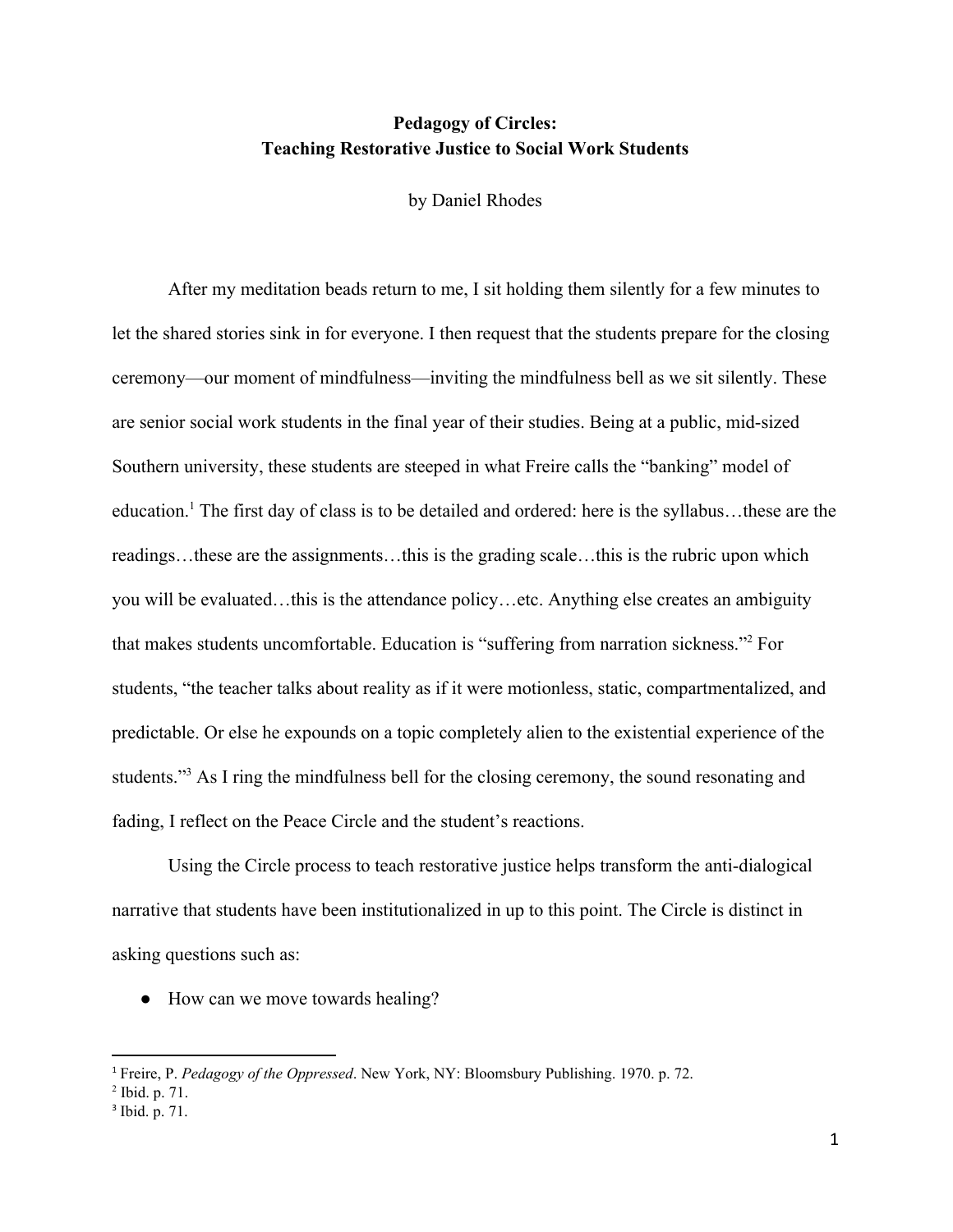- What can be done to repair the immediate harm and to prevent further harm?
- What wounds and circumstances past and present prevent us from having healthy relationships, both with ourselves and with others?
- What steps can we take to understand these wounds and to aid healing?<sup>4</sup>

These are questions that social workers should be addressing in communities. Social work students must have restorative justice concepts integrated into the curriculum from the very beginning, and therefore "it is in the interest of social work to take a leadership position in advancing restorative justice principles and restorative processes."<sup>5</sup> Having social work students engage in a Circle process fuses these ideas together: the dialogical engagement with each other and the community, the integration of the Social Work Code of Ethics, and the working towards healing within communities through restorative justice. As Mark Umbreit and Marilyn Amour best explain it, "Peacemaking circles are based on the process of dialogue, relationship building, and the communication of moral values in order to promote accountability, healing, and compassion through community participation in resolving conflicts."<sup>6</sup>

## **Radical Acts: Transforming the Classroom**

I came to the classroom early that day to prepare for our Circle. This is an arduous process since classrooms are replete with obstacles that discourage educators from engaging in

<sup>4</sup> Pranis, K., Stuart, B., & Wedge, M. *Peacemaking Circles: From Crime to Community*. St. Paul, MN: Living Justice Press. 2003. p. 11.

<sup>5</sup> Beck, E., Introduction. In E. Beck, N. P. Kropf, & P. B. Leonard (Eds.), *Social Work and Restorative Justice* (pp. 3 – 14). New York, NY: Oxford Press. 2011. p. 6.

<sup>6</sup> Umbreit, M., & Armour, M. P. *Restorative Justice Dialogue: An Essential Guide for Research and Practice*. New York, NY: Springer Publishing. 2011. p. 86.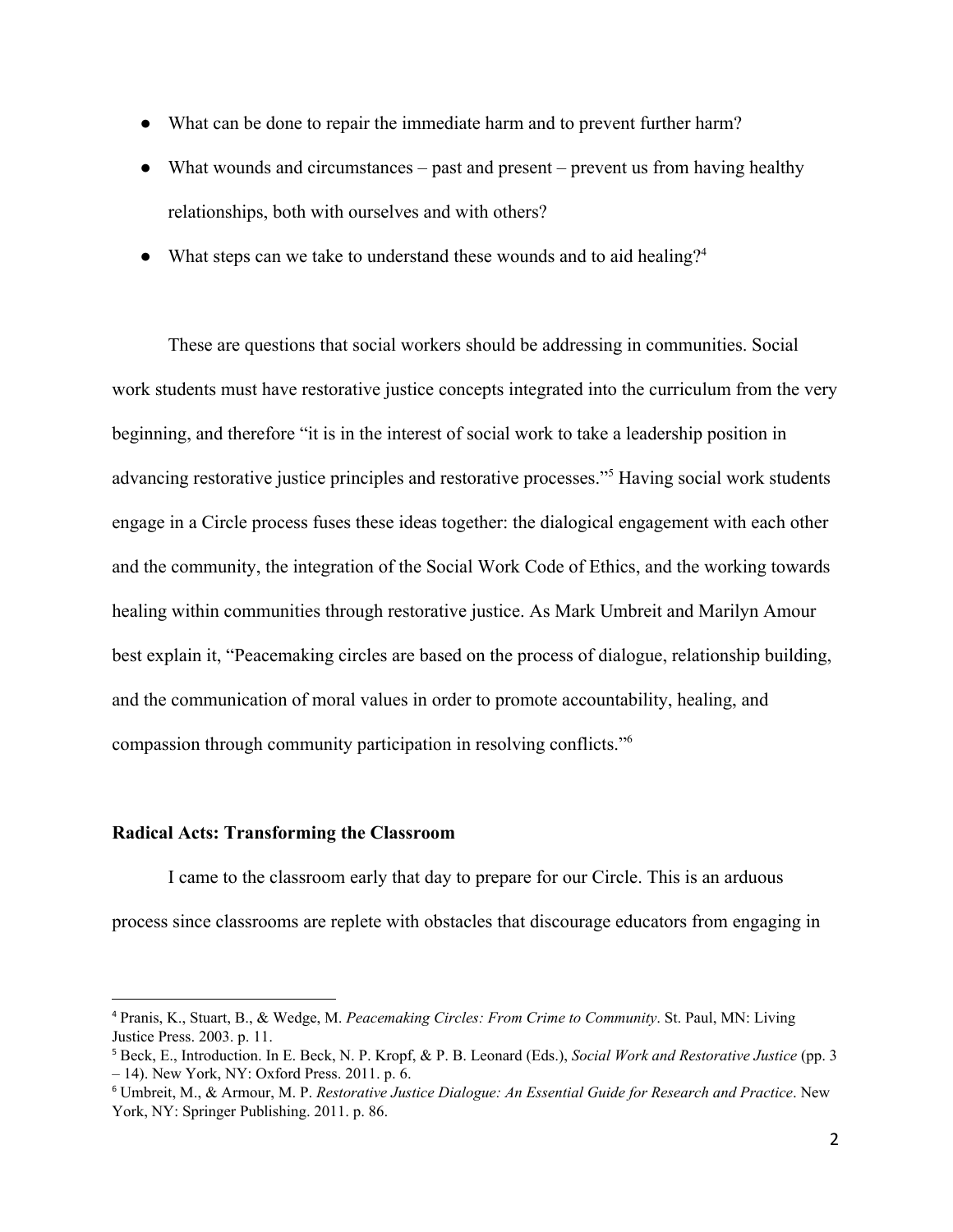anything except the banking model of education. Official placards are in every classroom with diagrams of how the classrooms are to be arranged in precise detail. Desks are heavy, bulky and cumbersome to move. It takes me twenty minutes before students arrive for moving, placing and stacking desks around the edges of the room, then arranging the chairs in a circle.



Historically classrooms are arranged in this way for specific reasons, so that, "Teachers and students have few opportunities to be in the liberatory classrooms."<sup>7</sup> Classes are designed to maximize space so that students are situated in cramped settings that restrict movement or interaction with each other; they are to remain static and to maintain their attention directly ahead. Students are to be passive recipients, "and since people 'receive' the world as passive

<sup>7</sup> Shore, I., & Freire, P. *A Pedagogy for Liberation: Dialogues on Transforming.* 1987. p. 17.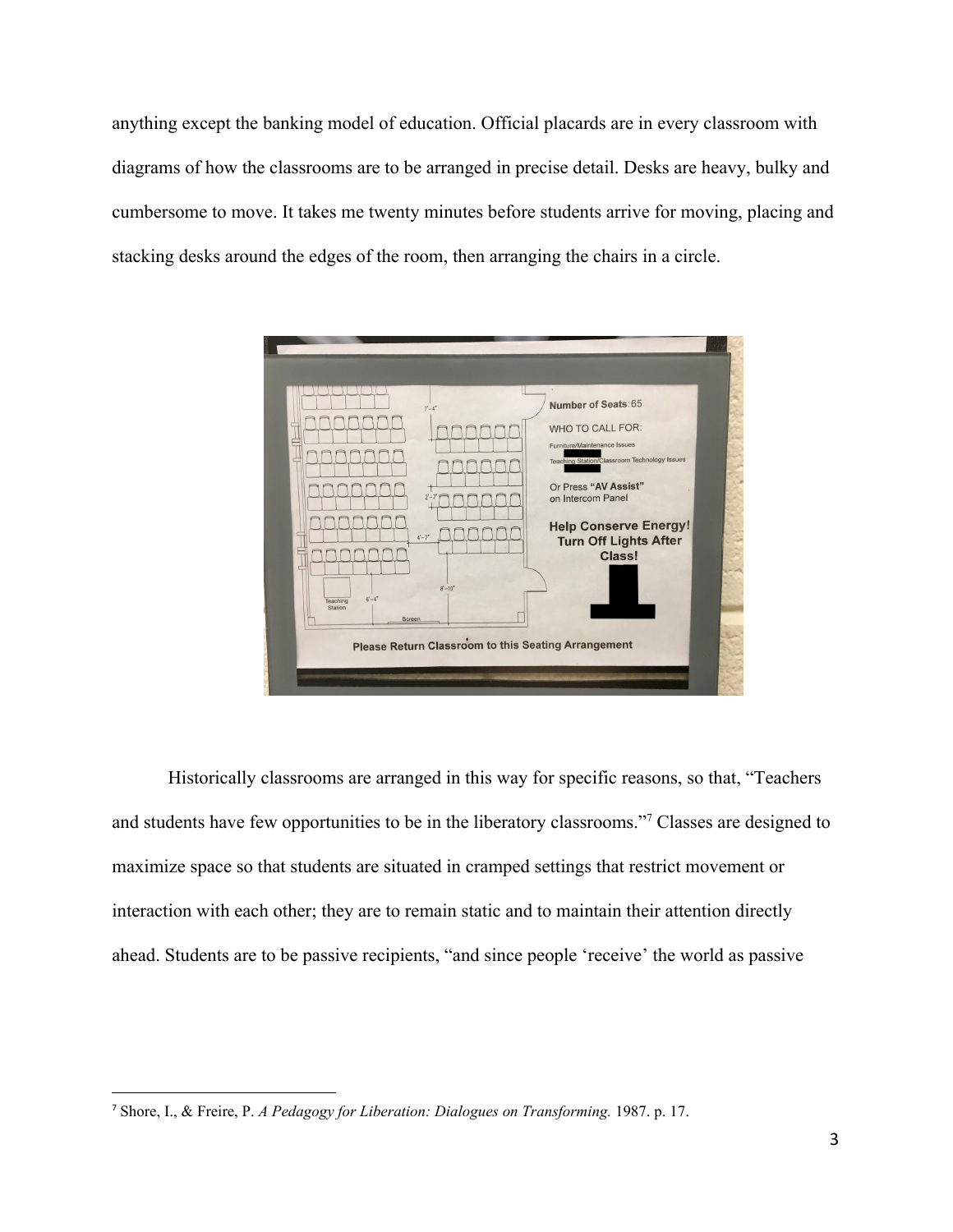entities, education should make them more passive still, and adapt them to the world."<sup>8</sup>

Education is to be hegemonic, and thus transforming the physical classroom is itself a radical act.



Students are institutionalized in this form of education early in their lives. Jonathan Kozol discusses this in his work, *The Shame of the Nation*, where schools in the United States have adopted the "Taylorism" model of education.<sup>9</sup> Taylorism is based on the philosophy of Frederick Taylor and his "primitive utilitarianism" which was used to manage factory workers in the early 1900s and thereafter replicated in the classroom.<sup>10</sup> With Taylorism, students are objects to regulate and control, with the structure of the classroom helping to facilitate this management model of education.

By breaking from this tradition of classroom management, I literally transform the classroom, disrupting the rows and columns and creating a circle, thus invoking Baldwin's ideas:

<sup>8</sup> Freire, P. (1970). *Pedagogy of the Oppressed*. New York, NY: Bloomsbury Publishing. 1970. p. 76.

<sup>9</sup> Kozol, J. *The Shame of the Nation: The Restoration of Apartheid Schooling in America*. New York, NY: Three Rivers Press. 2005. p. 56.

<sup>10</sup> Ibid. p. 68.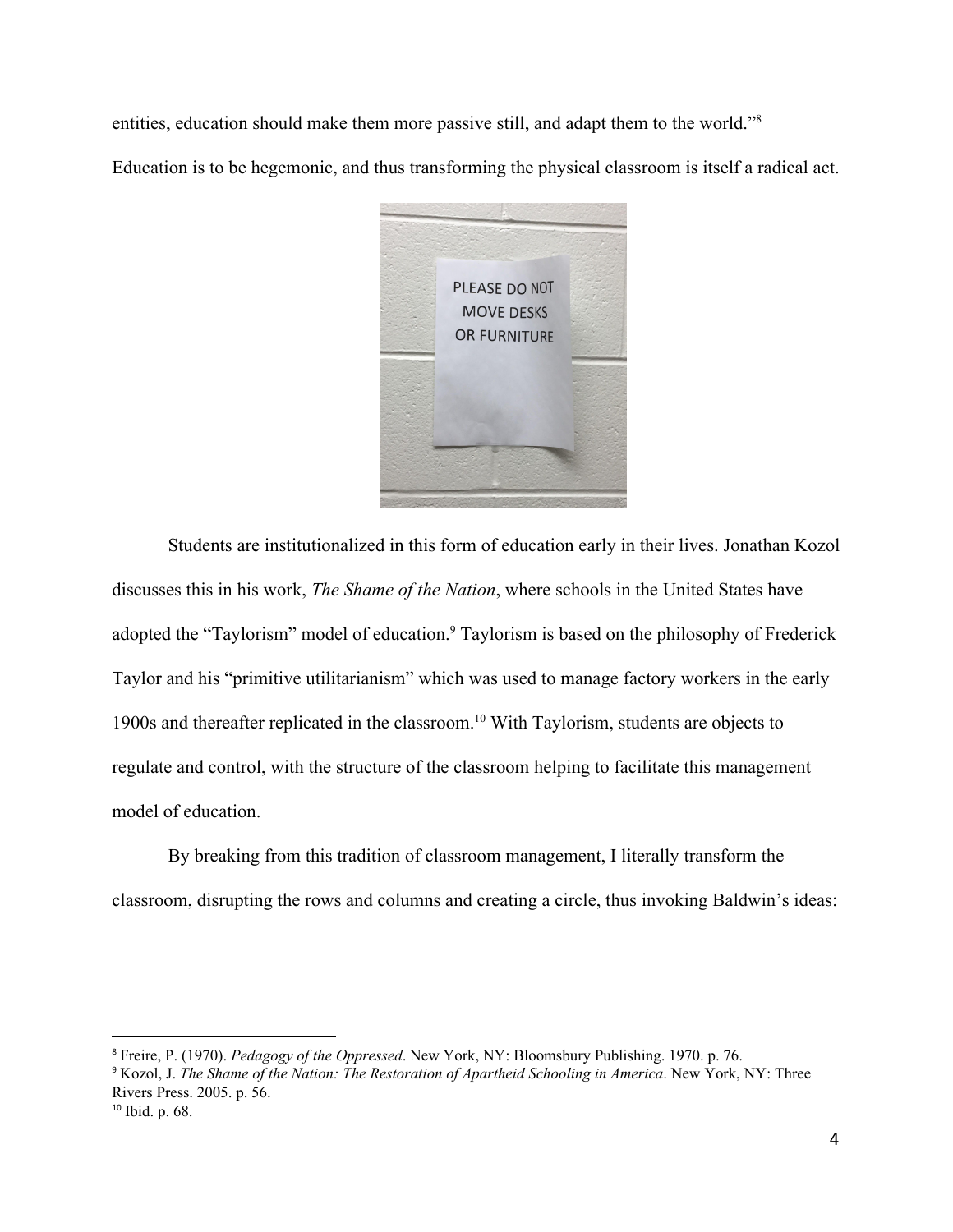A circle is not just a meeting with the chairs rearranged. A circle is a way of doing things differently than we have become accustomed to. The circle is a return to our original form of community as well as a leap forward to create a new form of community.<sup>11</sup>

In the middle of the Circle I position a sacred item, the *Circle of Friends,* which is a small stone statue of human figures holding hands and encircling a lit candle. As Zimmerman and Coyle note, "Lighting a candle in the center before beginning invariable evokes a sense of ceremony, because fire has been the center of tribal and community circles throughout the world since ancient times."<sup>12</sup> Natural light floods the room with blinds open and the fluorescent overhead lights turned off. Students were perplexed when they filter into the first day of the traditional classroom, all designed for the "bureaucratizing of the mind,"<sup>13</sup> only to see the desks stacked up in the corners and the chairs arranged into a circle. They position themselves, reluctant to sit close to me since I am the professor. Late arrivals have no other choice. I am, after all, the authority figure they want to avoid. Students fidget and squirm, unsure about what the next three hours will entail, whispering to each other and looking at their cellphones as I sit quietly and they settle in.

# **My Approach (Methodology): Engaged Pedagogy**

Before I begin this process with students, I am mindful to balance my role as a Circle facilitator and educator. In the classroom, I am an educator and mentor to future social workers,

<sup>11</sup> Baldwin, C. *Calling the Circle: The First and Future Culture*. New York, NY: Bantam Books. 1994. p. 26.

<sup>&</sup>lt;sup>12</sup> Zimmerman, J. & Coyle, V. *The Way of Council* ( $2^{nd}$  *Edition*). Wilton Manors, FL: Bramble Books. 2009. p. 15. <sup>13</sup> Freire, P. *Pedagogy of Freedom: Ethics, Democracy, and Civic Courage*. Lanham, MD: Rowman & Littlefield

Publishers. 1998. p. 102.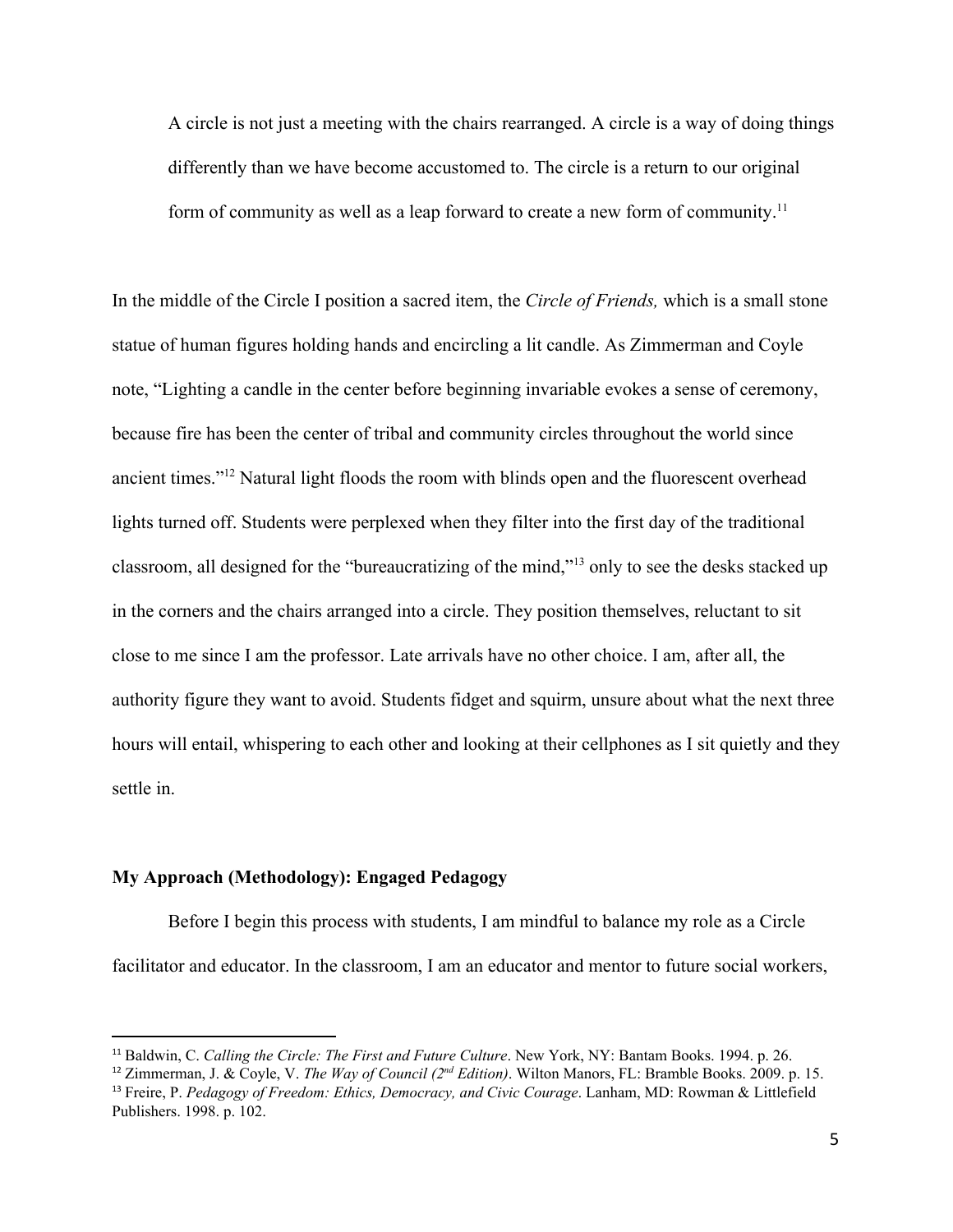but also an authority figure. I want to educate students in this process and I encourage them to engage in it authentically. This will only work if students feel that this is "less about power-over and more about power-with."<sup>14</sup> This requires preparation on my part; "attending to our own personal growth, through self-examination, self-reflection, and inner questioning is essential to Circle work."<sup>15</sup> My role as an educator, a social worker, and a Circle facilitator all come together in my educational philosophy. This is what bell hooks calls "Engaged Pedagogy."<sup>16</sup>

For hooks, by synthesizing the works of educator Paulo Freire, and Vietnamese Buddhist monk Thích Nhất Hạnh, "Engaged Pedagogy" is a learning process that "comes easiest to those of us who teach who also believe that there is an aspect of our vocation that is sacred; who believe that our work is not merely to share information but to share in the intellectual and spiritual growth of our students.<sup>17</sup> It will not do for me to have social work students be passive recipients of information in the classroom, only to expect them turn around and engage with those in the community in dialogue. Students should understand that "the active nature of students' participation in the learning process must be stressed."<sup>18</sup> I must be vigilant in understanding my position as an authority figure while simultaneously encouraging students to engage in authentic dialogue. "The great potential of council is its power to draw out the wisdom each person brings to the circle – and that, after all, is what education is all about."<sup>19</sup>

<sup>14</sup> Pranis, K., Stuart, B., & Wedge, M. *Peacemaking Circles: From Crime to Community*. St. Paul, MN: Living Justice Press. 2003. p. 14.

<sup>15</sup> Ibid. p. 53.

<sup>16</sup> hooks, b. *Teaching to Transgress: Education as the Practice of Freedom*. New York, NY: Routledge Press. 1994. p. 13.

<sup>17</sup> Ibid. p. 13.

<sup>18</sup> Giroux, H. *Theory and Resistance in Education: Towards a Pedagogy for the Opposition*. Westport, CT: Bergin & Garvey Publishers. 2001. p. 202.

<sup>19</sup> Zimmerman, J. & Coyle, V. *The Way of Council (2 nd Edition)*. Wilton Manors, FL: Bramble Books. 2009. p. 179.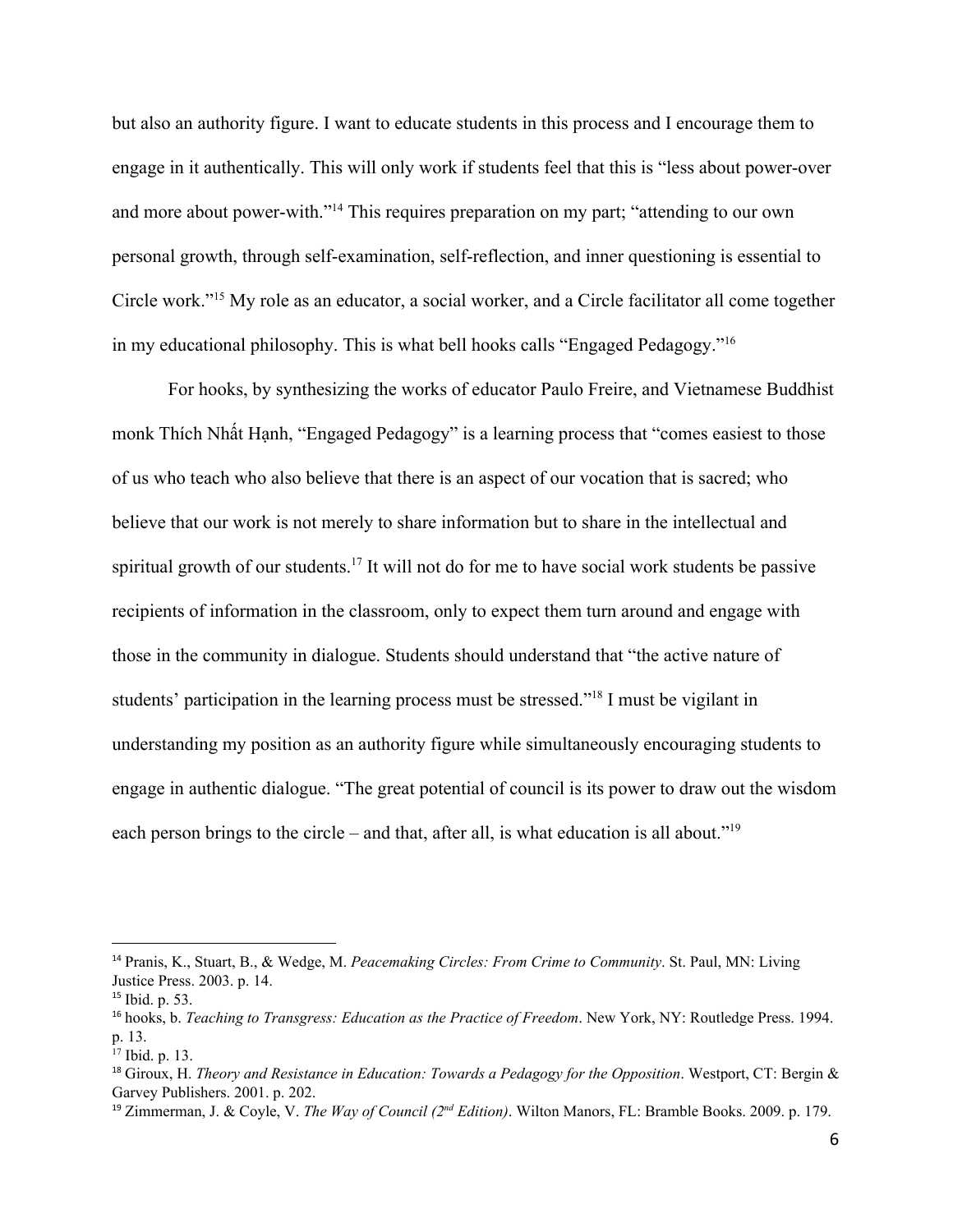## **History of Council and Peace Circle Structure**

With students settled in the classroom, I welcome everyone. Pointing out that the classroom is arranged differently, I inform them that we will be breaking the traditional first day of class where a teacher just disseminates information. Instead, we will be engaging in a Peace Circle. I explain to them the overall physical structure of the Circle. As Pranis notes,

Participants sit in a circle of chairs with no table. Sometimes objects that have meaning to the group are placed in the center as a focal point to remind participants of shared values and common ground. The physical format of the Circle symbolizes shared leadership, equality, connection, and inclusion. It also promotes focus, accountability, and participation from all.<sup>20</sup>

I request that they put all items and cell phones away; I want everyone to be fully present and mindful for this process. We then go around the Circle with each of us introducing ourselves and saying something unique about who we are. I begin with myself, reflecting on who I am to provide an example for students and to let them know that I am not only facilitating this process, but engaging in it with them. This lets them know that I want it to be authentic. "Authenticity and a focus on *personal revelation* rather than philosophical reflection helps everyone stay attentive and honors the circle further by showing a willingness to take risks."<sup>21</sup> By me disclosing aspects of myself, I am also taking risks and thus requesting students do the same. "How can I motivate students unless they act with me? Inventing a course in-progress with students is both exciting and anxiety-producing."<sup>22</sup>

<sup>20</sup> Pranis, K. *The Little Book of Circle Process*. Intercourse, PA: Good Books Publishers. 2005. p. 11.

 $21$  Zimmerman, p. 29.

<sup>22</sup> Shore, I., & Freire, P. *A Pedagogy for Liberation: Dialogues on Transforming.* 1987. p. 7.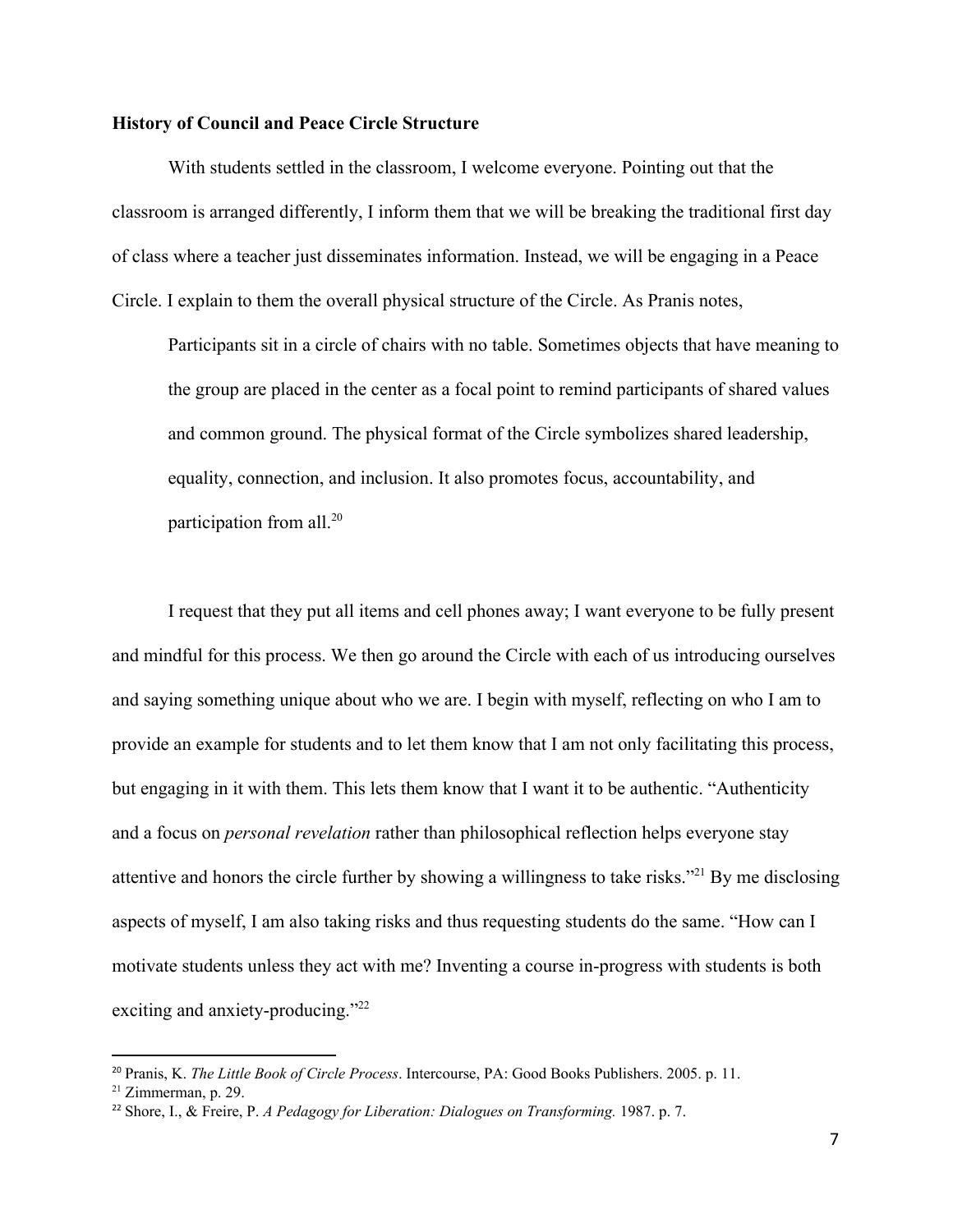After introductions, I briefly explain to the students what the Circle process is, reviewing its historical roots in Indigenous or First Nations peoples, as well as religious and secular practices, and that "the Indigenous origins of the Circle process are the source of key teachings that are foundational to the process."<sup>23</sup> I also want students to understand why the classroom has been physically changed. As Baldwin notes,

When we come into a room and rearrange the seating, it causes us to rearrange our expectations also. Creating the space for council in a way indigenous peoples have come together since time immemorial. Moving our bodies from rows to circles, and our self-interests from the center to the edge, enable each of us to reclaim our innate knowledge of circle and carry it forward consciously.<sup>24</sup>

I also discuss the terms used to describe this process, noting that "the term 'sentencing circle' gave way to the more inclusive term of 'peacemaking Circles,' reflecting the larger aim to bring peace by building communities."<sup>25</sup> Even though I am calling this a Peace Circle, I am following the Community-Building Circle model that Kay Pranis expands on. "The purpose of a Community-Building Circle is to create bonds and build relationships among a group of people who have a shared interest. Community-Building Circles support effective collective and mutual responsibility."<sup>26</sup> Social work is a community engagement project, yet social work students are not guided on how to engage each other in community; beginning a class with a

<sup>23</sup> Boyes-Weston, C., & Pranis, K. *Circle Forward: Building a Restorative School Community*. St. Paul, MN: Living Justice Press. 2015. p. 28.

<sup>24</sup> Baldwin, C. *Calling the Circle: The First and Future Culture*. New York, NY: Bantam Books. 1994. p. 57.

<sup>25</sup> Pranis, K., Stuart, B., & Wedge, M. *Peacemaking Circles: From Crime to Community*. St. Paul, MN: Living Justice Press. 2003. p. 21.

<sup>26</sup> Pranis, K. *The Little Book of Circle Process*. Intercourse, PA: Good Books Publishers. 2005. p. 16.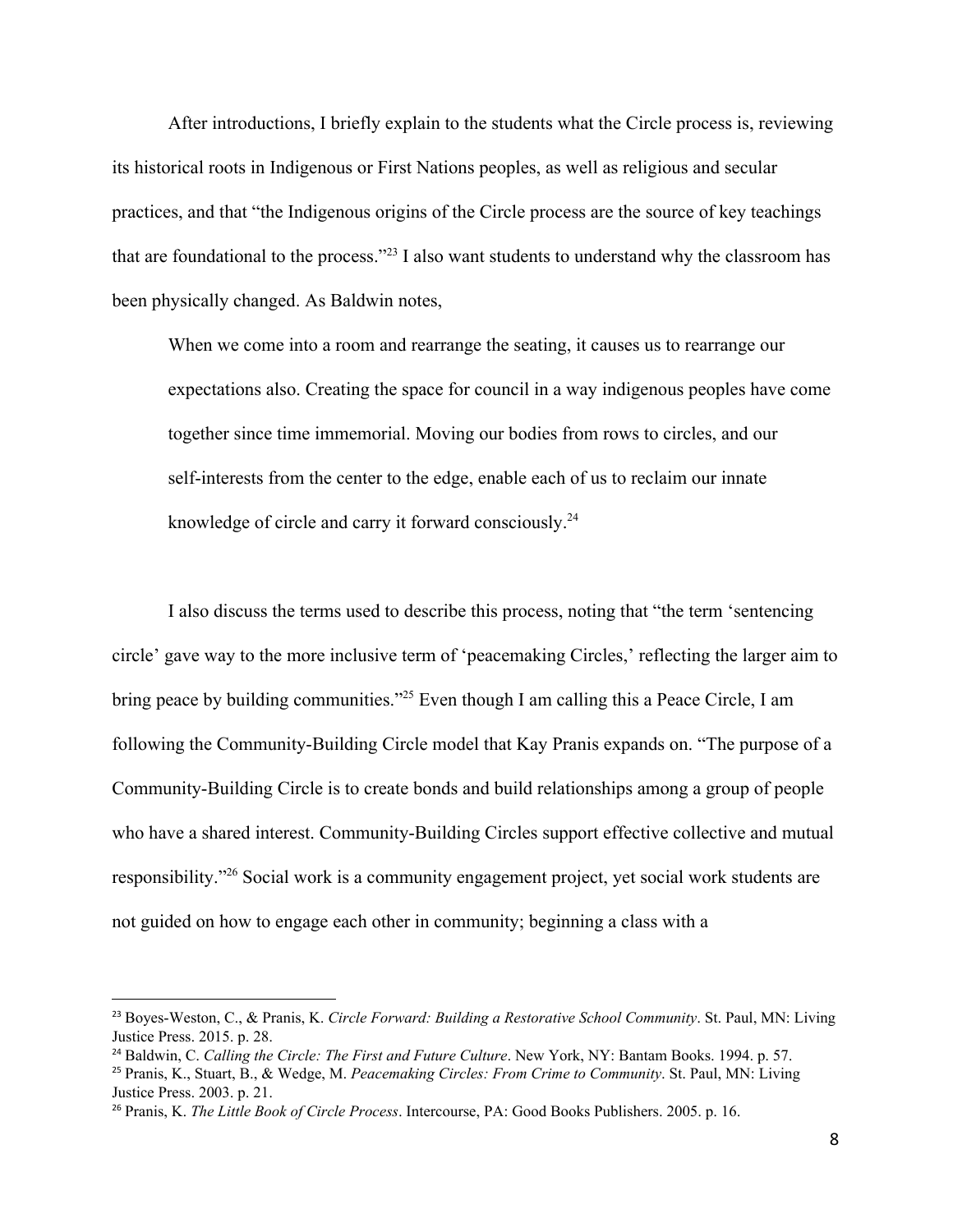Community-Building Circle is an essential step towards this engagement. Through the Circle process, I am establishing community building in class, countering the antidialogical and hegemonic educational process that has been imposed upon them, and restoring students to their inquisitive educational nature. This process also helps social work students to develop ways to address harms within communities. For this reason, it is important for me to name it a Peace Circle for students.

## **Restorative Justice**

I explain to students that the Circle process is also a way to introduce them to restorative justice, a concept most social work students have never heard of despite the fact that they will be engaging in restorative practices in the community. As social work students, they will be leaving our program to engage communities with disadvantaged populations which have historically been oppressed. Social workers are to adhere to a Code of Ethics from the National Association of Social Workers (NASW) that expects them to engage in the values of human rights and social justice. "As a social reform movement, restorative justice is social justice in action."<sup>27</sup> Students cannot ethically impose the very antidialogical, hegemonic structure of the classroom onto the community. As Paulo Freire notes,

Internalizing paternal authority through the rigid relationship structure emphasized by the school, these young people tend when they become professionals (because of the very fear of freedom instilled by these relationships) to repeat the rigid patterns in which they

<sup>27</sup> Umbreit, M., & Armour, M. P. (2011). *Restorative Justice Dialogue: An Essential Guide for Research and Practice*. New York, NY: Springer Publishing. 2011. p. 43.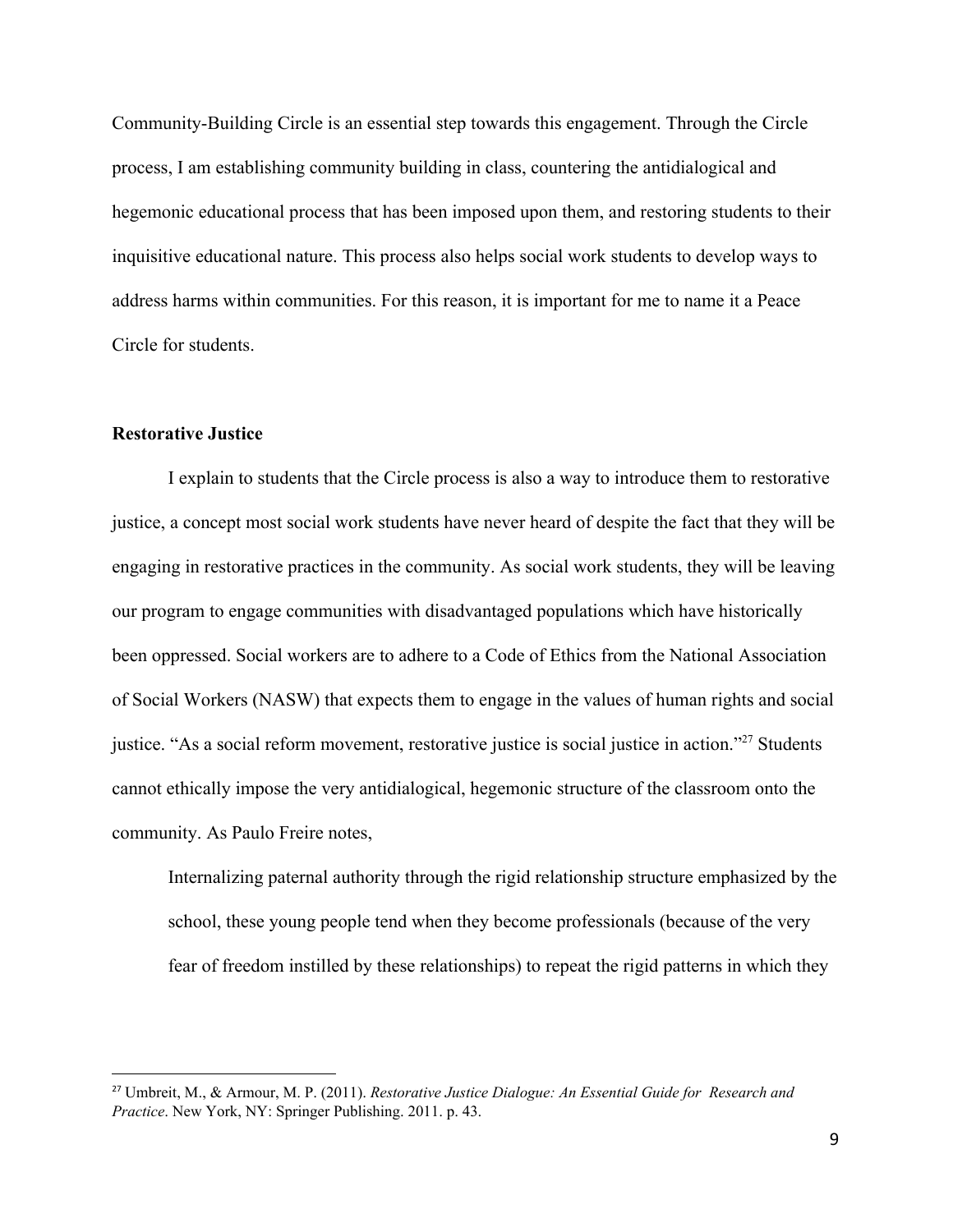were miseducated. This phenomenon, in addition to their class position, perhaps explains why so many professionals adhere to antidialogical action.<sup>28</sup>

This "antidialogical action" that social workers engage in with the community reinforces the negative stereotypes of social workers, especially the "disconcerting myth about social work practice is that we are a profession of 'baby snatchers' who take children away from their families."<sup>29</sup> As social workers, we are to be restorative justice practitioners who address issues of harm in the community, not reinforce or impose it.

# **Peace Circle Guidelines**

Guidelines for our Peace Circle are posted and I direct our attention to them, enumerating each one as a way to generate dialogue about what they mean. I adopted the four main guidelines from Zimmerman and Coyle's text, *The Way of Council*: 1) Speaking from the heart; 2) Listening from the heart; 3) Being "lean of expression," and 4) Spontaneity.<sup>30</sup> I want my students to contemplate each one of these guidelines before beginning the Circle process. We start with, speaking from the heart and reflect on what this means. In my attempt to generate conversation, most sit silently, feeling unsure how to respond. Some answer sheepishly, concerned that they may get the answer 'wrong' and will be called out because of it. I am encouraging them to engage in dialogue, not just with me but with each other. I want students to be thoughtful in their

<sup>28</sup> Freire, P. *Pedagogy of the Oppressed*. New York, NY: Bloomsbury Publishing. 1970. p. 155.

<sup>29</sup> Kropf, N. P. Justice, Restoration, and Social Work. In E. Beck, N. P. Kropf, & P. B. Leonard (Eds.), *Social Work and Restorative Justice* (pp. 15 – 30). New York, NY: Oxford Press. 2011. p. 26.

<sup>30</sup> Zimmerman, J. & Coyle, V. *The Way of Council (2 nd Edition)*. Wilton Manors, FL: Bramble Books. 2009. p. 28-34.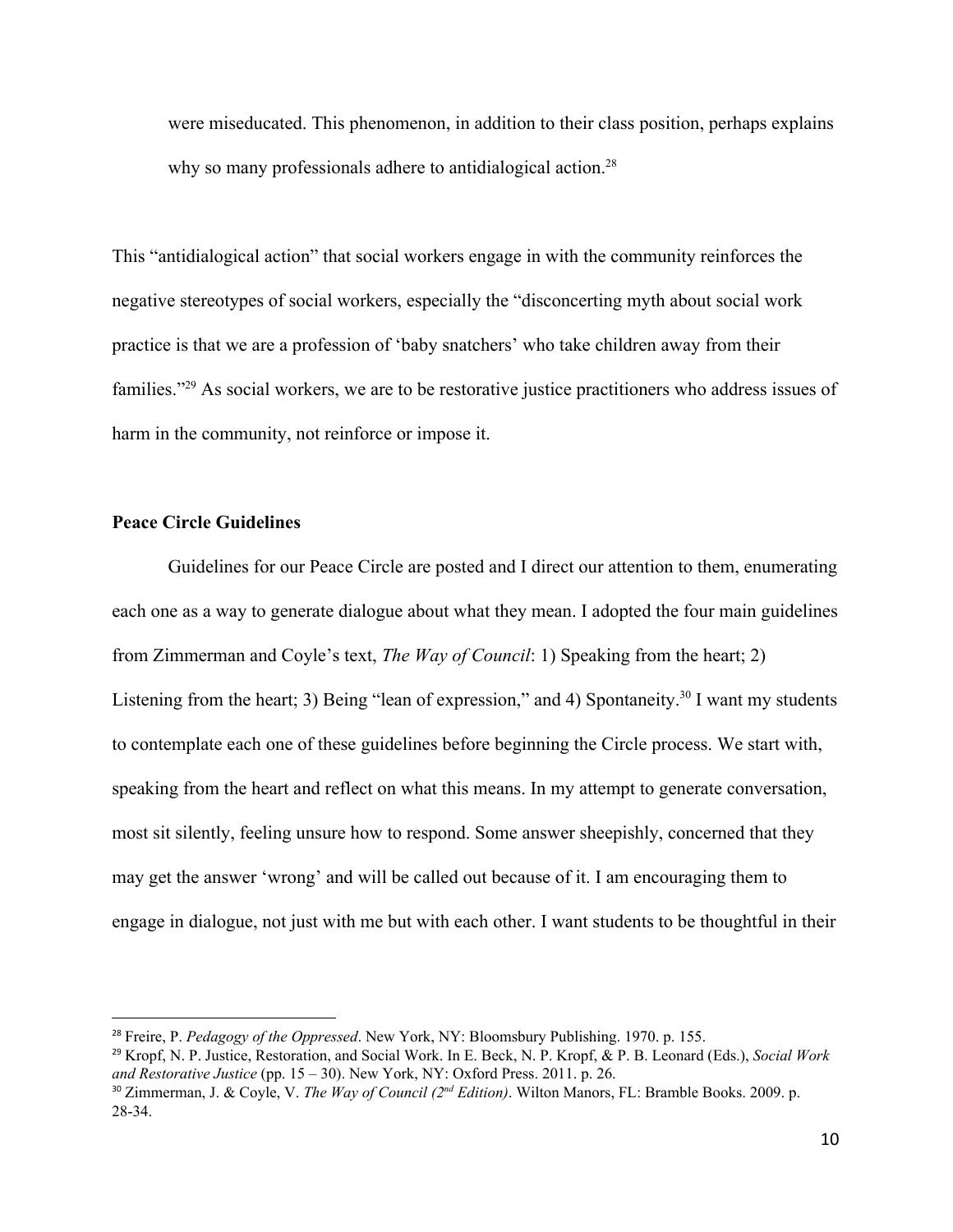understanding and responses to these guidelines because, "the correct method lies in dialogue" and not in what student just think I want to hear.<sup>31</sup>

Social work education creates a cognitive dissonance for students. Positioned in a traditional education setting, students are continuously reinforced to be objective. Following the Western scientific model of "technocratic rationality,"<sup>32</sup> education emphasizes a reductionist approach to learning; students are to think in terms of 'third person' and eschew ideas tainted by emotions. In social work, we adhere to an 'objective,' Western model of education, while simultaneously telling students that they must follow a Code of Ethics that highlights empathy as an essential part of social work. One of the main components of the Code of Ethics in social work is "the importance of human relationships."

Social workers understand that relationships between and among people are an important vehicle for change. Social workers engage people as partners in the helping process. Social workers seek to strengthen relationships among people in a purposeful effort to promote, restore, maintain, and enhance the well-being of individuals, families, social groups, organizations, and communities.<sup>33</sup>

This is exactly Howard Zehr's point when he notes how "Restorative Justice reminds us of the importance of relationships."<sup>34</sup> We are expecting social work students to engage in the activity of strengthening relationships and developing empathy and compassion, while reinforcing in the

<sup>31</sup> Freire, P. *Pedagogy of the Oppressed*. New York, NY: Bloomsbury Publishing. 1970. p. 67.

<sup>32</sup> Giroux, H. *Theory and Resistance in Education: Towards a Pedagogy for the Opposition*. Westport, CT: Bergin & Garvey Publishers. 2001. p. xx.

<sup>33</sup> National Association of Social Workers: Code of Ethics. https://www.socialworkers.org/pubs/code/default.asp

<sup>34</sup> Zehr, H. *Changing Lenses: Restorative Justice for our Times*. Harrisonburg, VA: Herald Press. 1990. p. 246.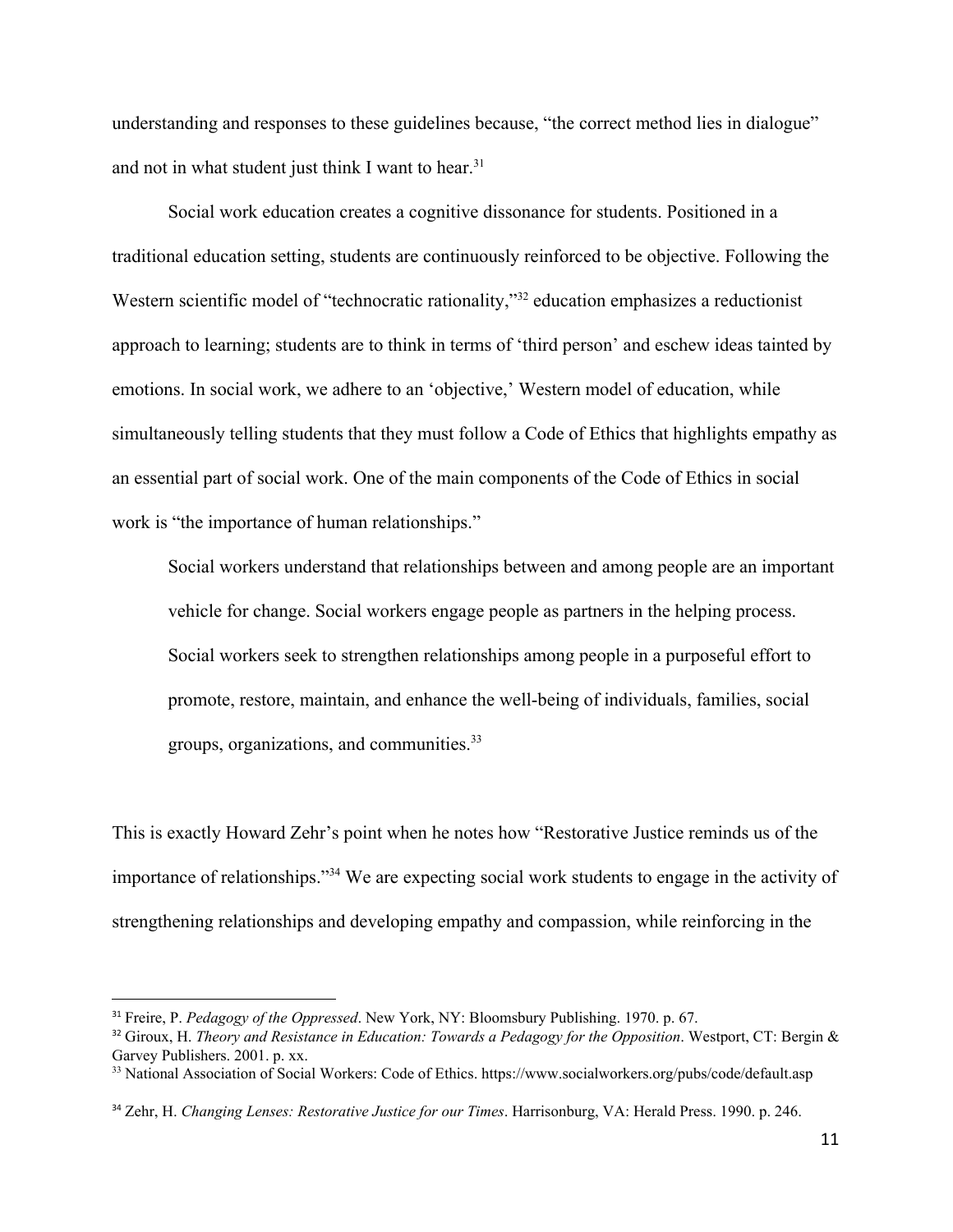classroom that they need to be objective yet passive learners. When I review the first guideline of speaking from the heart, I immediately see the cognitive dissonance and their struggle to process this information. Professors do not ask students what it means to *speak from the heart*, not even social work professors.

Acknowledging and validating each response from the students, I press them to reflect deeper. Once students express their ideas on the first guideline, I then share my perspective of what it means, integrating their responses into mine. You can tell through their answers that they are reinforcing their roles as obedient learners, struggling to get the answer 'right'. I want them to understand that speaking from the heart means that their voice matters. As Umbreit and Armour note, "Consequently, all participants, regardless of role or status, age, or experience, are of equal importance, with equal voice."<sup>35</sup> This is where the philosophy of Engaged Pedagogy is important with its emphasis on undoing what traditional education has imposed. It is the restorative nature of Engaged Pedagogy which makes it a restorative practice. With traditional education, speaking from the heart is considered anathema to the process; one is to be objective and unfeeling. In the Circle process, speaking from the heart is essential; "to repress our feelings is to repress ourselves."<sup>36</sup>

We continue with the guidelines. Students slowly begin to open up but are still hesitant to respond freely, afraid of being chastised if they answer incorrectly. Listening from the heart is a vital component of what it is to be a social worker. To listen from the heart is to demonstrate that "social workers respect the inherent dignity and worth of the person."<sup>37</sup> Inability to listen deeply

<sup>35</sup> Umbreit, M., & Armour, M. P. *Restorative Justice Dialogue: An Essential Guide for Research and Practice*. New York, NY: Springer Publishing. 2011. p. 179.

<sup>36</sup> Thích Nhất Hạnh. *Awakening of the Heart: Essential Buddhist Sutras and Commentaries*. Berkeley, CA: Parallax Press. 2012. p. 148.

<sup>37</sup> National Association of Social Workers: Code of Ethics. https://www.socialworkers.org/pubs/code/default.asp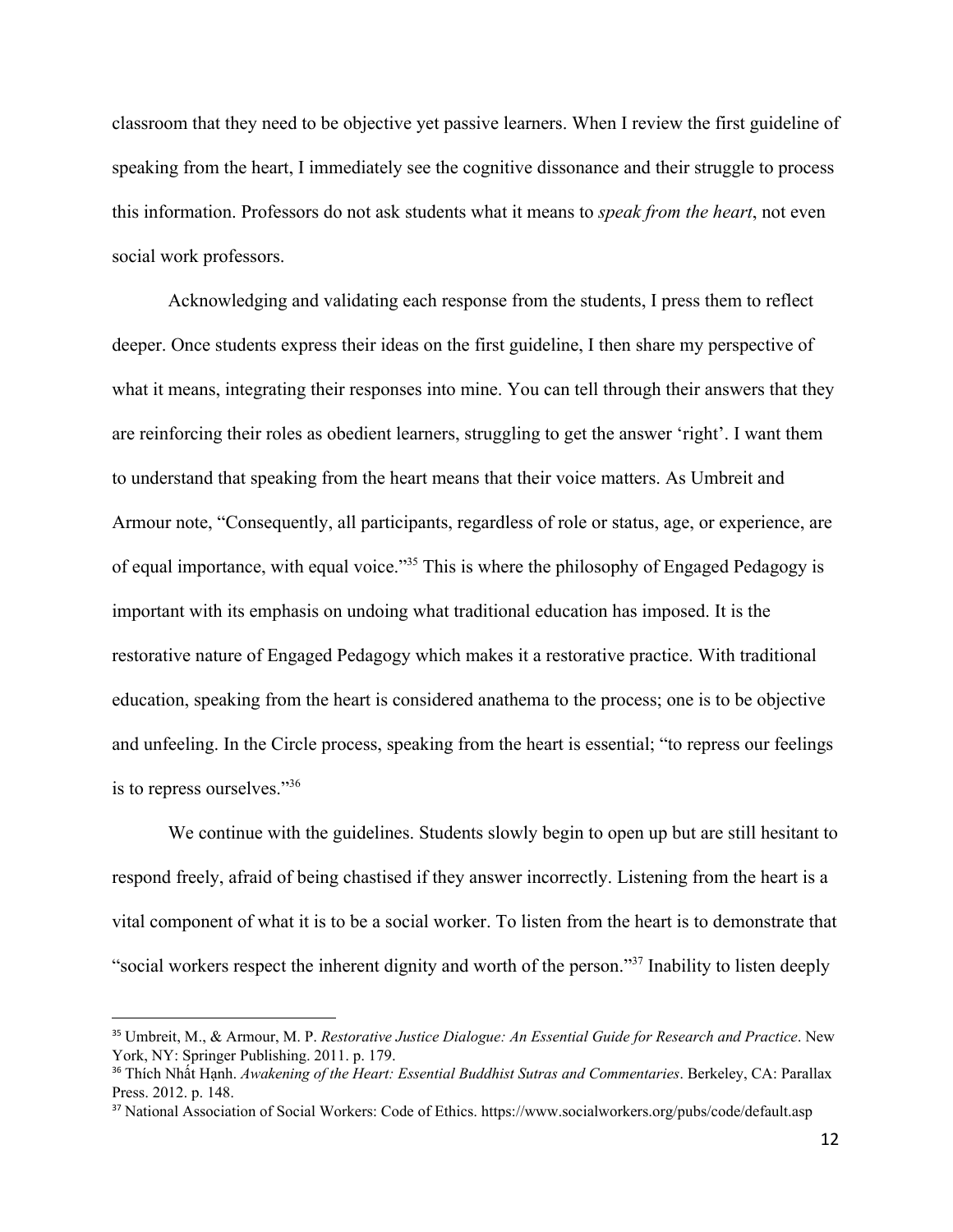and mindfully means that social workers are inadequate in doing their job effectively and competently, and thereby unable to develop empathy or connect with clients and communities in ways that they should. This is also reflected in the NASW Code of Ethics where "Social workers treat each person in a caring and respectful fashion, mindful of individual differences and cultural and ethnic diversity."<sup>38</sup> Listening from the heart also determines how well the Circle process will go. "The success of council is largely determined by the quality of listening in the circle."<sup>39</sup>

We continue with the third and fourth guidelines, namely being lean of expression and allowing for spontaneity. The students struggle with the tension they are feeling, "but it's a creative tension."<sup>40</sup> Students are having to take a leap of faith with this process, opening themselves up and honoring those around them, which is challenging for them, given their history of education. Ultimately, social work students "must learn to look at the world holistically in order to understand the interconnections of the parts to each other."<sup>41</sup> Altogether, these guidelines help students in their understanding of the impact that harm does to the whole community.

My role as an authority figure is also transforming into a facilitator, and our reflection of these guidelines becomes an Engaged Pedagogy. I invoke Kay Pranis who wrote how "guidelines help participants put their personal values into practice. In this context, guidelines are seen not as rigid rules imposed from without but rooted in each person's own values."<sup>42</sup>

 $38$  Ibid.

<sup>39</sup> Zimmerman, J. & Coyle, V. *The Way of Council (2 nd Edition)*. Wilton Manors, FL: Bramble Books. 2009. p. 29.

<sup>40</sup> Baldwin, C. *Calling the Circle: The First and Future Culture*. New York, NY: Bantam Books. 1994. p. 34.

<sup>41</sup> Giroux, H. *Theory and Resistance in Education: Towards a Pedagogy for the Opposition*. Westport, CT: Bergin & Garvey Publishers. 2001. p. 202

<sup>42</sup> Pranis, K. *The Little Book of Circle Process*. Intercourse, PA: Good Books Publishers. 2005. pp. 104-105.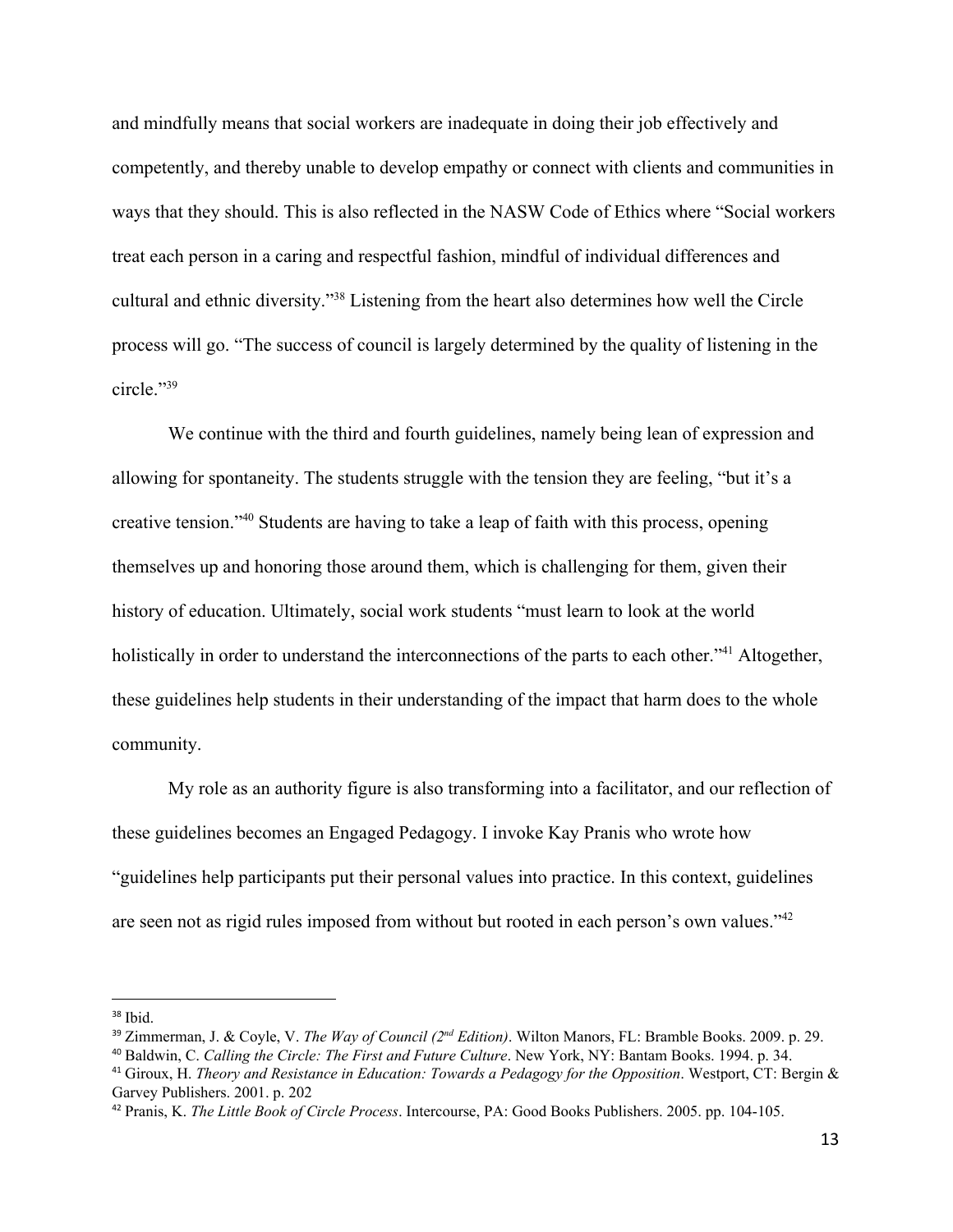These guidelines connect students to their social work values and Code of Ethics, including the principles of "dignity and worth of the person; importance of human relationships; and integrity."<sup>43</sup> Once again, this process must be experiential, not just theoretical. "This is why liberatory learning cannot be standardized. It has to be situated, experimental, creative."<sup>44</sup> These guidelines, culminating in students being spontaneous, defies the traditional educational setting of regulation and order, and allows students to engage in learning actively.

## **Talking Piece**

While discussing all of this with my students, I hold in my hand the talking piece I will use for our Peace Circle: my own meditation beads. These are small bone beads that I have possessed for years which I often use as a talking piece. "If a group is meeting in council for the first time, the leader may want to choose a familiar object as a talking piece."<sup>45</sup> Directing our attention to the talking piece, I explain to students what it is and the purpose is serves. I describe how we will conduct the Circle process, with the talking piece passed around for everyone to use and that participants speaking only when they have this talking piece. I illustrate to students that "the talking piece slows the pace of conversation and encourages thoughtful and reflective interactions among participants."<sup>46</sup>

I want to be clear and guide students through their understanding of the importance of the talking piece since this is new for most of these students. I reinforce for students that, "holding the talking piece silently while making eye contact with everyone in the circle, can be a profound

<sup>43</sup> National Association of Social Workers: Code of Ethics. https://www.socialworkers.org/pubs/code/default.asp <sup>44</sup> Shore, I., & Freire, P. *A Pedagogy for Liberation: Dialogues on Transforming Education*. Westport, CT: Bergin & Garvey Publishers. 1987. p. 26.

<sup>45</sup> Zimmerman, J. & Coyle, V. *The Way of Council (2 nd Edition)*. Wilton Manors, FL: Bramble Books. 2009. p. 19.

<sup>46</sup> Pranis, K. *The Little Book of Circle Process*. Intercourse, PA: Good Books Publishers. 2005. p. 35.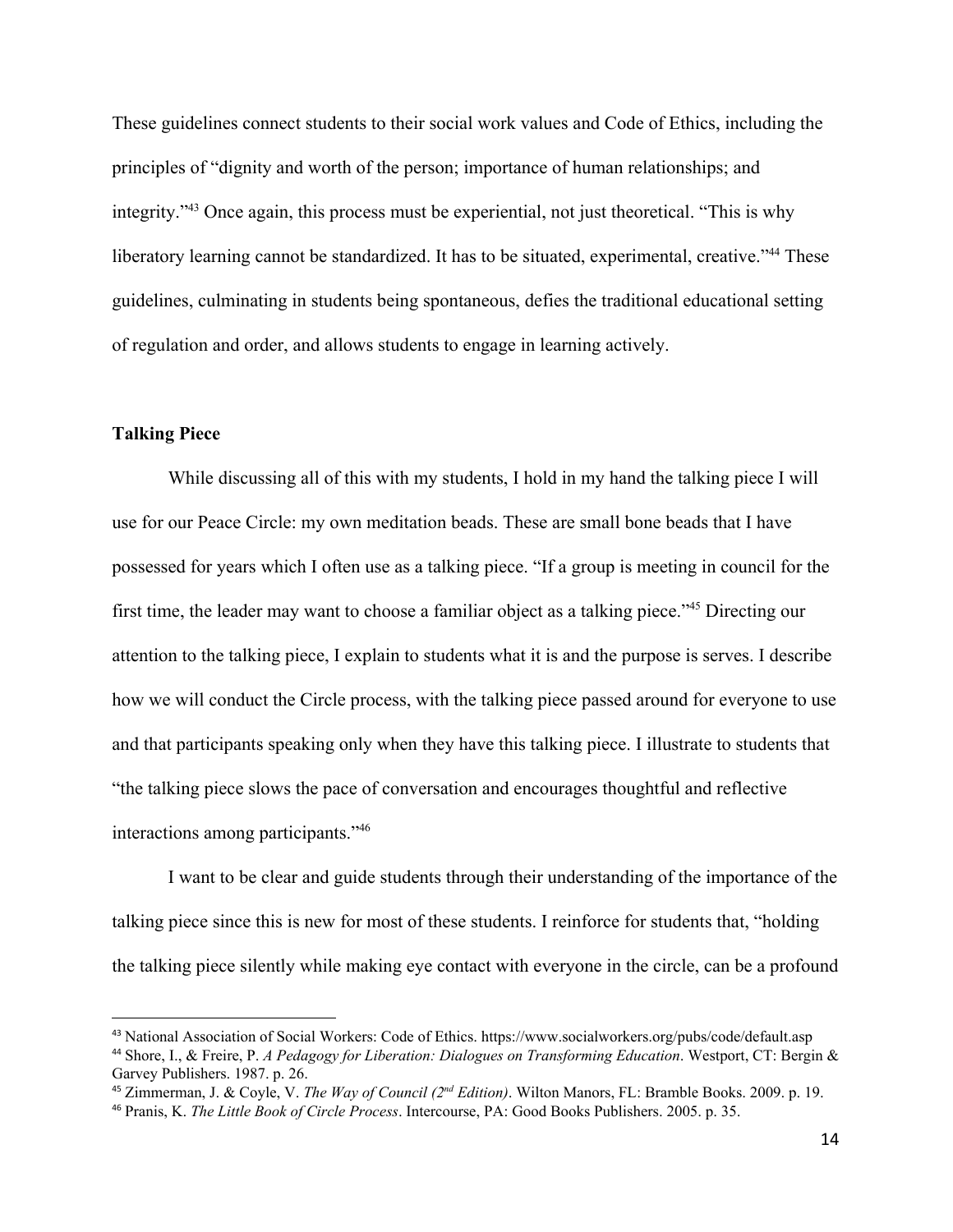part of the practice."<sup>47</sup> I emphasize for students that holding the talking piece without speaking, or choosing to pass are options. Students have been reinforced in education that they are to only speak when spoken to, and that when singled out they need respond with the 'correct' answer. I want students to know that, "whatever the reason, expressing oneself through silence is always acceptable."<sup>48</sup> As Paulo Freire notes,

The importance of silence in the context of communication is fundamental. On the one hand, it affords me space while listening to the verbal communication of another person and allows me to enter into the internal rhythm of the speaker's thought and experience that rhythm as language. On the other hand, silence makes it possible for the speaker who is really committed to the experience of communication rather than to the simple transmission of information to hear the question, the doubt, the creativity of the person who is listening. Without this, communication withers.<sup>49</sup>

In a conventional classroom, a student's understanding of silence only comes from being a passive recipient of information. For the Circle process to work, I need students to know how to actually be silent while still being actively engaged. I do this through teaching them about mindfulness and using a moment of mindfulness as the opening ritual of the Peace Circle for class.

## **Opening Ceremony: Moment of Mindfulness**

<sup>47</sup> Zimmerman, p. 79.

<sup>48</sup> Ibid. p. 79.

<sup>49</sup> Freire, P. *Pedagogy of Freedom: Ethics, Democracy, and Civic Courage*. Lanham, MD: Rowman & Littlefield Publishers. 1998. p. 104.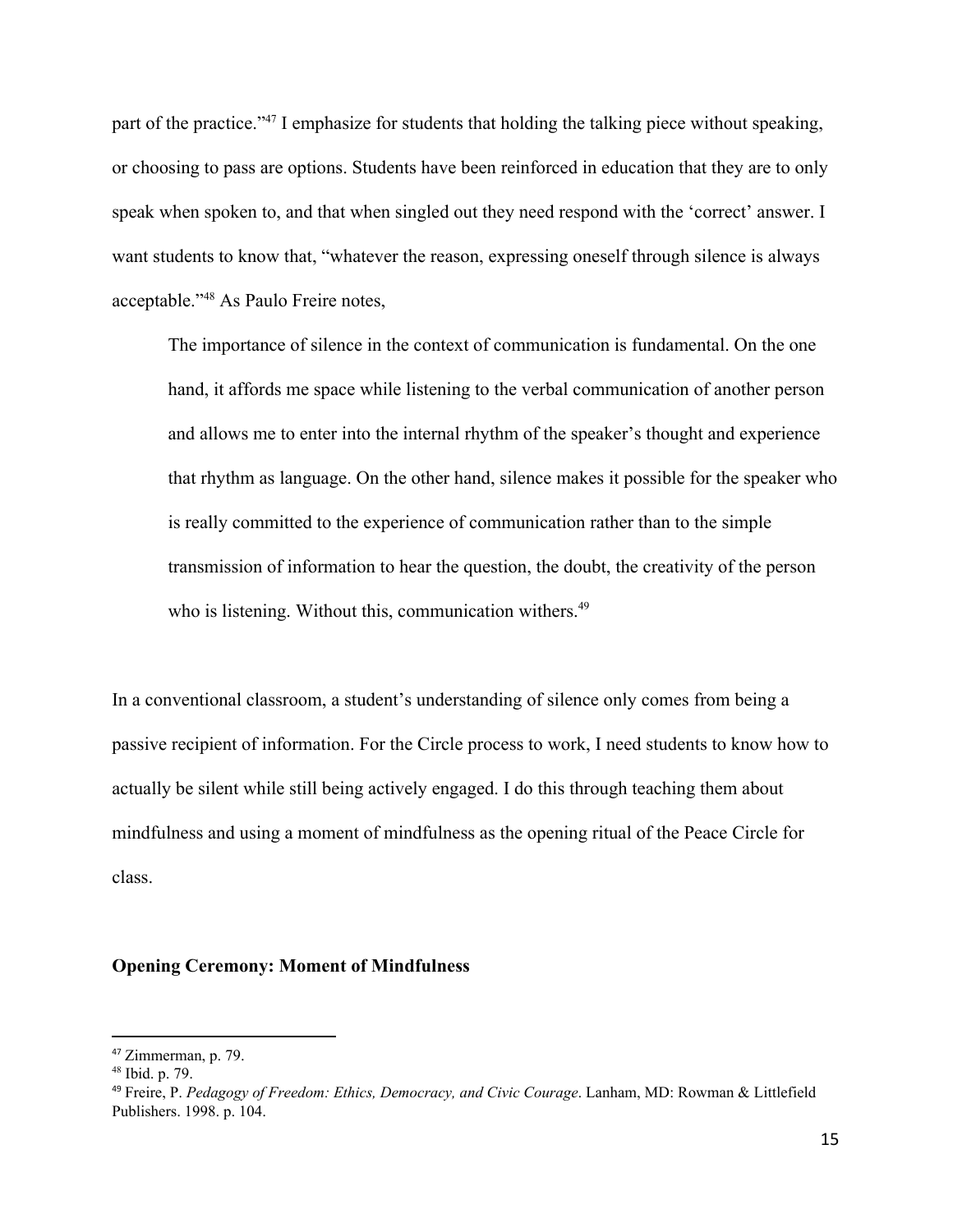Each Circle process begins and ends with a ceremony or ritual. Umbreit and Armour have described how this can work.

Some type of ceremony is used to open and close the circle. The opening ceremony sets the time and space for the circle apart from the usual hustle and bustle of the day. It establishes the tone for the circle and moves participants themselves and others in different ways. It centers the person psychically and shifts his or her perspective inward from head to heart and from a focus on outer concerns to unseen forces that provide a sense of the universal connectedness of all that is. It fosters a sense of community and connection with others.<sup>50</sup>

My background is in community and clinical social work and I am trained in forms of cognitive-behavioral therapy such as Dialectical Behavioral Therapy (DBT). DBT integrates mindfulness skills in working with people who experience emotional suffering. Mindfulness techniques have been demonstrated to be highly effective in working with a multitude of emotional and mental health issues, as well as pain management and trauma.<sup>51</sup> Not only do social workers need to develop mindfulness skills, so they may be present and in the moment with those with whom they work; they also need to know these techniques so they can pass them on to clients and communities to help address issues of trauma and harm in communities. As Marsha

<sup>50</sup> Umbreit, M., & Armour, M. P. *Restorative Justice Dialogue: An Essential Guide for Research and Practice*. New York, NY: Springer Publishing. 2011. p. 189.

<sup>51</sup> Briere, J., & Scott, C. (2013). *Principles of Trauma Therapy: A Guide to Symptoms, Evaluation, and Treatment*. Los Angeles, CA: SAGE Press. 2013. p. 189.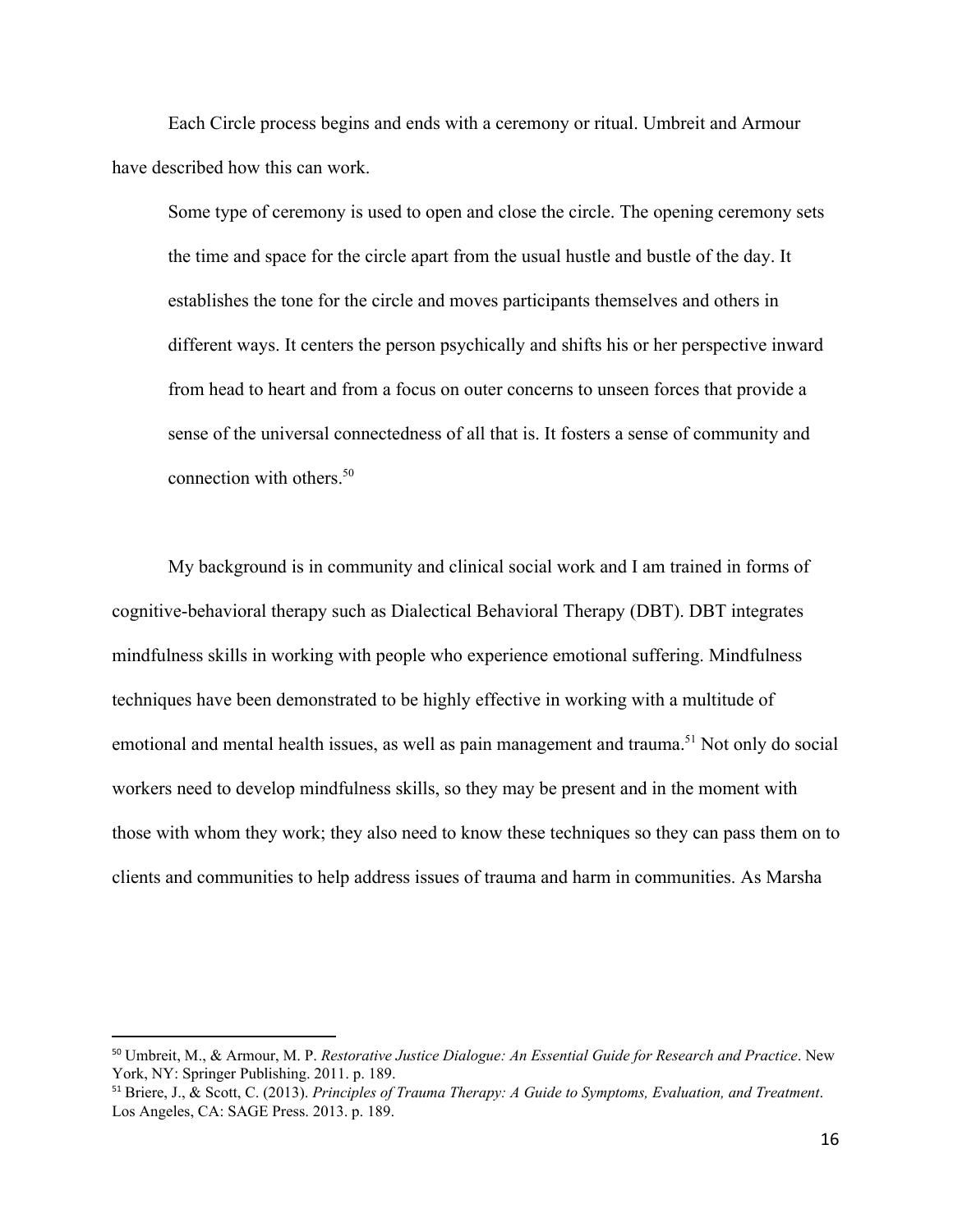Linehan, creator of DBT notes, "Mindfulness in its totality has to do with the quality of awareness that a person brings to activities."<sup>52</sup>

Anapanasati, or awareness of breath, is a simple mindfulness technique that helps guide participants towards breath awareness and calming of the mind.<sup>53</sup> Mindfulness is an important part of my teaching strategy and I begin every class period with a moment of mindfulness to help introduce and reinforce these skills to social work students. This is most easily introduced to participants though the counting of their breath. As the Vietnamese Buddhist Monk, Thích Nhất Hạnh instructs, "Counting is an excellent technique for beginners. Breathing in, count 'one.' Breathing out, count 'two.' Continue up to ten and then start counting over again. If at any time you forget where you are, begin again with 'one'.<sup>54</sup>

For me, having our opening ceremony be a moment of mindfulness is a way to encompass aspects of the Circle process for students. The 'moment of mindfulness' is a ritual that can "create atmospheres in which other spiritual components can be actualized."<sup>55</sup> Mindfulness moments also serve as "inclusive, nondenominational, nonthreatening rituals to help move people into the Circle space and then out of it again. Ceremonies promote a sense of community – of pulling together around shared visions, aim, and endeavors – within the Circle." <sup>56</sup> These are ideas I must balance when working with students from different ethnicities, backgrounds, spiritual beliefs and ideas. "The language used to describe council and introduce

<sup>52</sup> Linehan, M. *Cognitive Behavioral Treatment for Borderline Personality Disorder*. New York, NY: The Guilford Press. 1993. p. 146.

<sup>53</sup> Thích Nhất Hạnh. *Awakening of the Heart: Essential Buddhist Sutras and Commentaries*. Berkeley, CA: Parallax Press. 2012. p. 15.

<sup>54</sup> Ibid. p. 81.

<sup>55</sup> Umbreit, p. 77.

<sup>56</sup> Pranis, K., Stuart, B., & Wedge, M. *Peacemaking Circles: From Crime to Community*. St. Paul, MN: Living Justice Press. 2003. p. 82.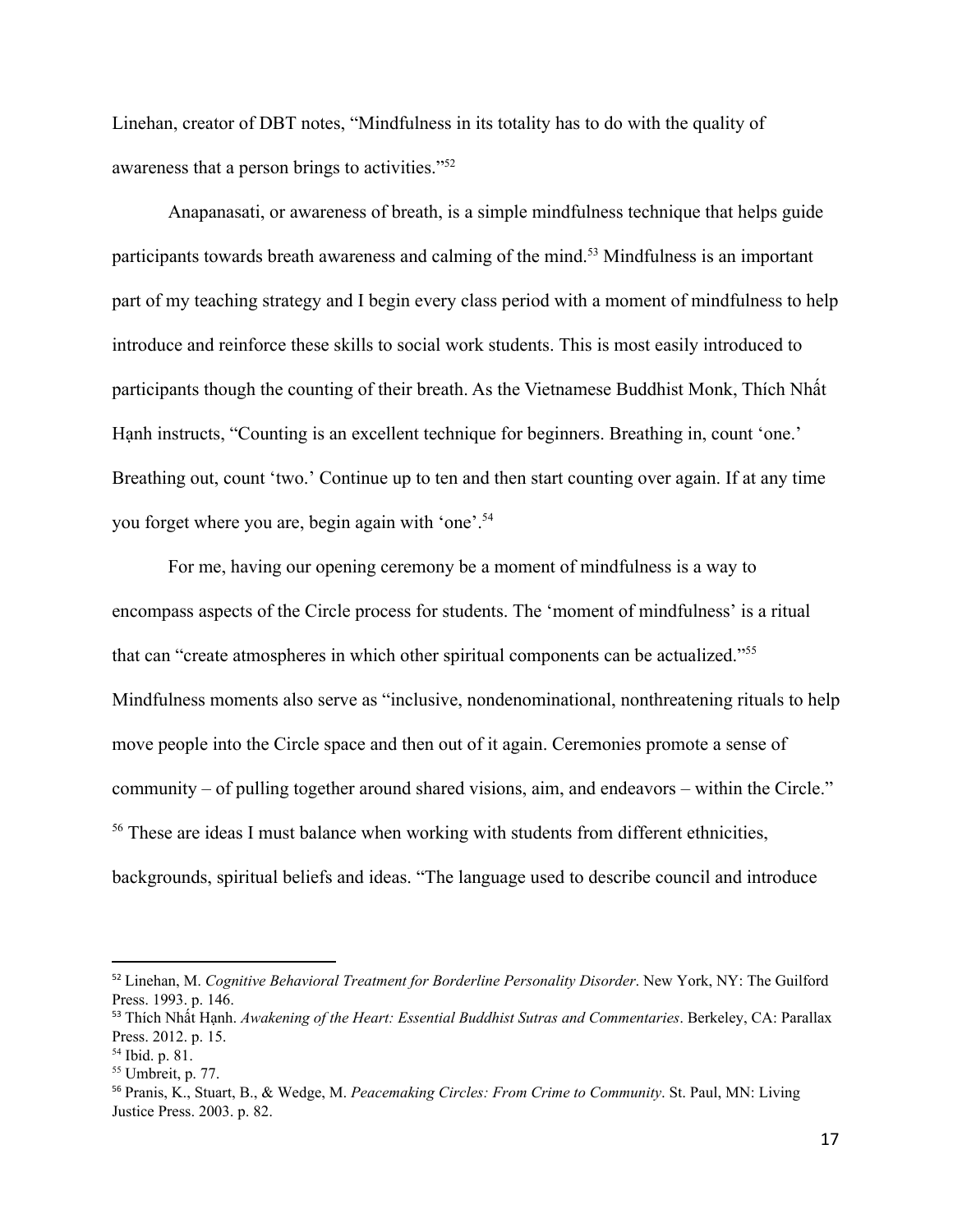themes should be as secular as possible."<sup>57</sup> In other words, I want to create an atmosphere that "combines this ancient tradition with contemporary concepts of democracy and inclusivity in a complex, multicultural society."<sup>58</sup>

Mindfulness also reinforces the importance of listening from the heart. I explain to students that listening from the heart means to listen mindfully and respectfully. "Respectful interaction refers both to respect for the participants and respect for the process. In their preparatory meeting and in the dialogue session, facilitators remind participants to be respectful listeners."<sup>59</sup> Listening mindfully cannot be an abstract concept for social work students; it must be a tangible and lived experience. The process of learning and integrating the guidelines, along with participating and engaging in the Circle process, helps to reinforce mindfulness and listening from the heart. Paulo Freire does well to connect the ideas of speaking from the heart and listening from the heart.

The person who knows how to listen demonstrates this, in obvious fashion, by being able to control the urge to speak (which is right), as well as his or her personal preference (something worthy of respect). Whoever has something worth saying has also the right and the duty to say it. Conversely, it is also obvious that those who have something to say should know that they are not the only ones with ideas and opinions that need to be expressed.<sup>60</sup>

<sup>57</sup> Zimmerman, p. 163.

<sup>58</sup> Pranis (2003), p. 3.

<sup>59</sup> Umbreit, p. 103.

<sup>60</sup> Freire, P. *Pedagogy of Freedom: Ethics, Democracy, and Civic Courage*. Lanham, MD: Rowman & Littlefield Publishers. 1998. p. 105.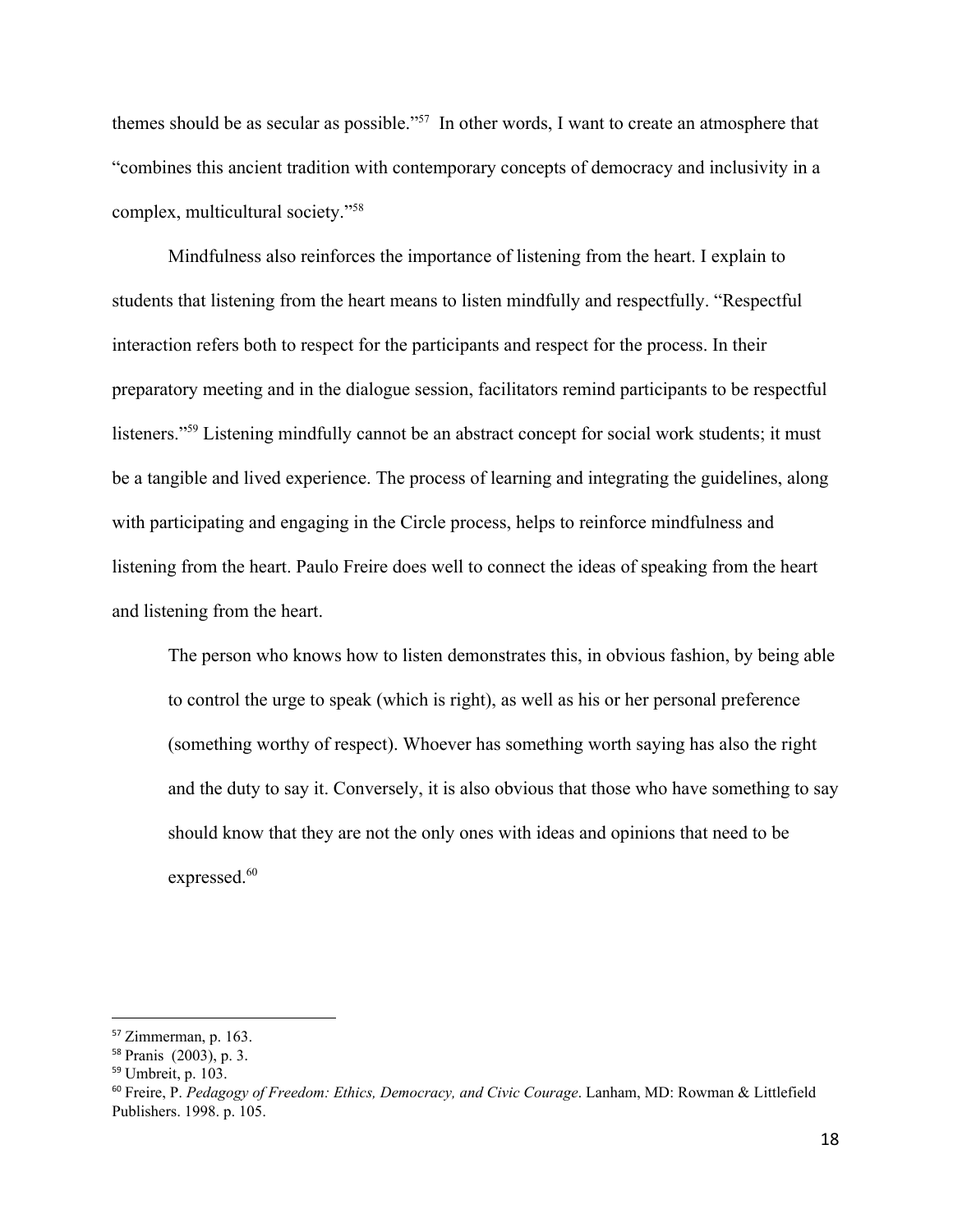Mindfulness is also where I do more than just teach. I demonstrate my commitment to this process and reinforce the work I have done to prepare myself for this kind of activity. Engaged Pedagogy cannot be a theory that I expound on; it too must be my lived experience. I cannot just tell students how to be mindful listeners or how to listen from the heart; I must respect the process itself. The banking model of education is useless in this endeavor. If I do not do this work myself and believe it in myself, then I am of no use to the students who are learning this.

#### **The Circle Process and Reflections**

After reviewing the Circle process and instructing students on the technique of mindfulness, I request that students prepare themselves for our opening ritual. As Baldwin notes, "Opening a circle with ritual is essential to help people drop their expectations that the circle is just another name for a committee meeting, a task force, or a project team<sup>"61</sup> or in this case, just a class. Ringing the mindfulness bell, we settle in, directing our awareness towards our breath and centering ourselves, becoming present and being in the moment. After a few minutes, I ring the mindfulness bell again, indicating the ending of the opening ritual and the beginning of the Circle process.

Sitting silently for a few moments, holding the talking piece, I reflect on how I want students to authentically engage. I really want students to engage in the process and reinforce the importance of speaking and listening from the heart. I also do not want to dictate their responses

<sup>61</sup> Baldwin, C. *Calling the Circle: The First and Future Culture*. New York, NY: Bantam Books. 1994. p. 31.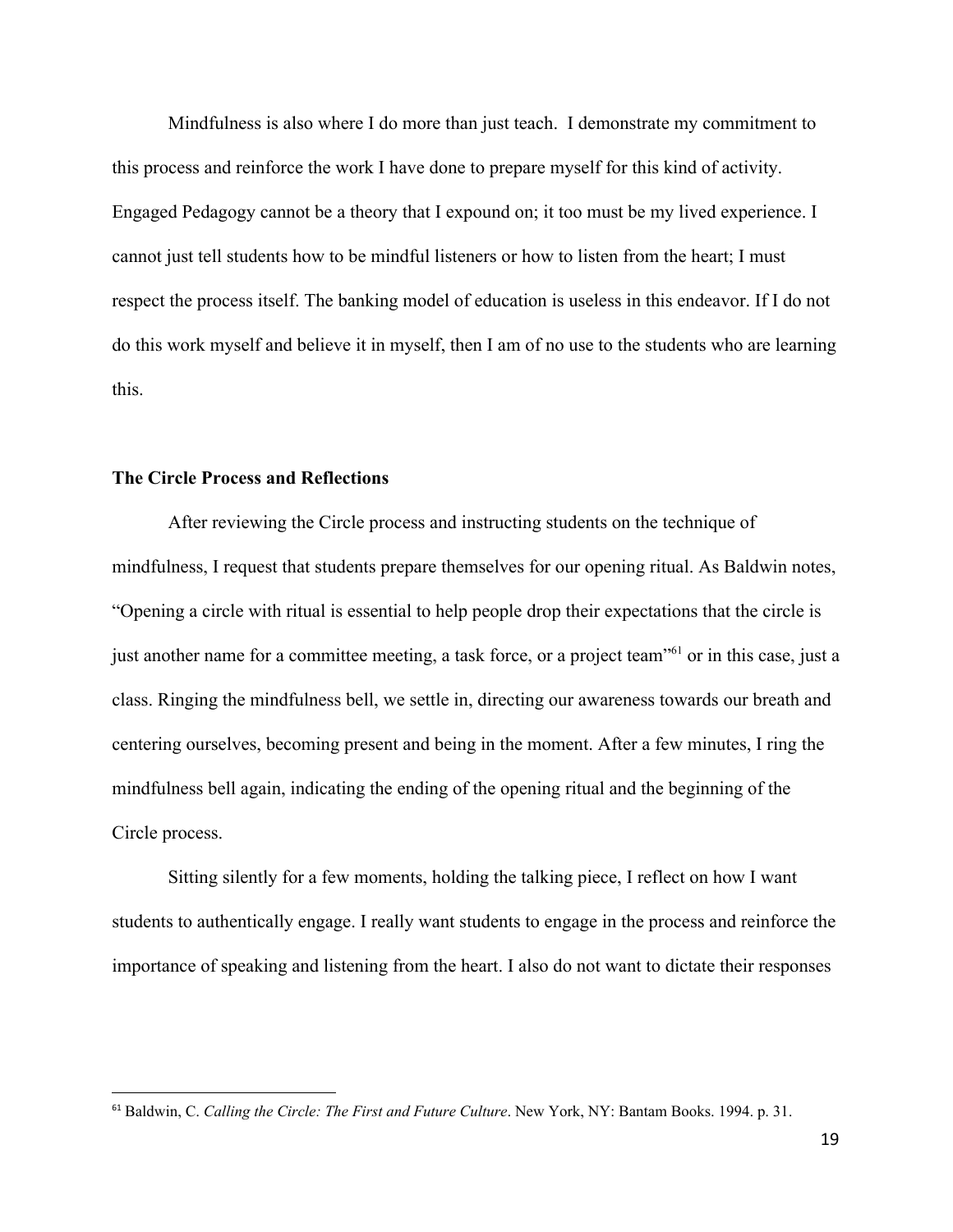or have them just answer questions they think I want to hear. This process must be open and I should be mindful of my role in not influencing student responses.

The role of the facilitator as nondirective and nonjudgmental during the dialogue meeting is a measure of the respect accorded the parties and the fact that the dialogue and its outcome belong to them. The facilitator's nondirectiveness also empowers the participants to engage with each other. $62$ 

Our social work students are often asked, "Why do you want to be a social worker?" We even have them write an essay prompted from this question in our introductory course. Even though this is a valid question, it does not solicit deep reflection and a student's standard response when asked in class is often, "To help people." I am trying to build community in this class and introduce complex ideas of restorative justice. I want students to really process and reflect. I shift this standard question they are often asked to one that requires a more complex and thoughtful response. I pose the question, "What brought you to social work?" I then place the talking piece in the middle of the Circle for a time of silence. As simple as this may seem to restructure the question, it places students in a position to be more contemplative.

After a few moments, a student approaches the center and picks up the talking piece. The changing of that question changes the dynamics of student answers and places them in a position to think about the personal aspects of their lives that brought them to their current point. As the talking piece passes around, students begin to open up and disclose their personal connections to social work. For some, this becomes cathartic. Many reflect on their first experience with a social

 $62$  Umbreit, p. 82.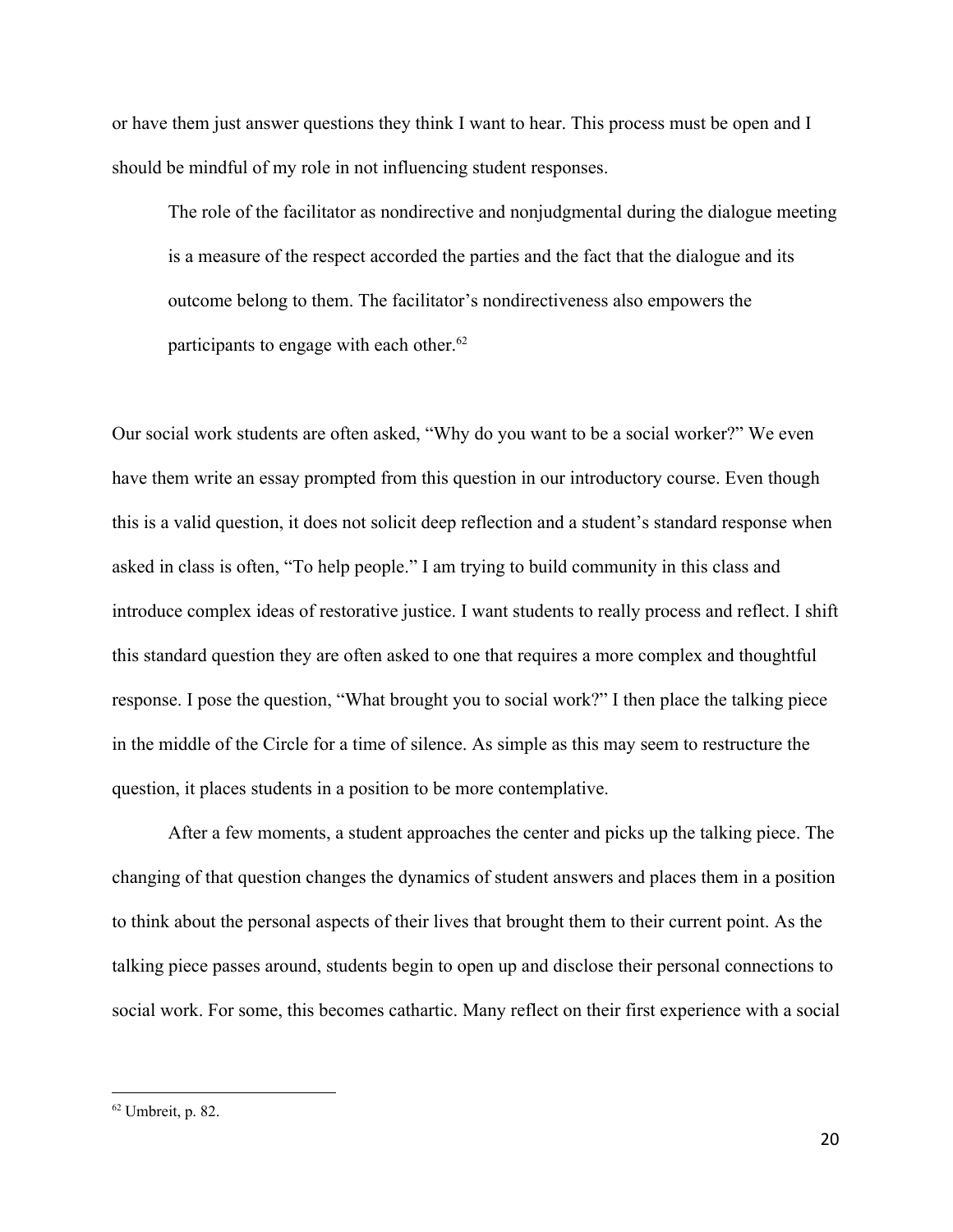worker, or some event in their lives where someone helped them. Some begin to connect ideas of human rights and social justice to their responses. The talking piece gets to me and I disclose my own personal background, history and the events in my life that brought me to social work. I cannot have students open themselves up without me doing the same. This is what Engaged Pedagogy is really about.

After questioning students on what brought them to social work, I then have students do an exercise where they write down two values on a piece of paper that they feel are important to them. We send the talking piece around and students reflect on what two values they chose and why they are important to them. It is through this process that I am working with students to understand their own values in relation to social work values, especially the values of "social justice, the dignity and worth of the person, the importance of human relationships, integrity, competence, (and) human rights."<sup>63</sup> Once they share their values and the importance of them, they place the sheet in the middle of the Circle. By the time the talking piece circles around, everyone's values are in the middle, symbolically becoming the "shared" values that we will have in class as we move forward. We will continue to process this values exercise throughout the semester.

We engage in this Circle process for around an hour and a half, and then we prepare for our closing ceremony. We end with another moment of mindfulness in the closing ceremony, and as the sound of the mindfulness bell fades, I find that I am not very mindful as my own thoughts wander to the way the students participated. Once the bell stops, I sit quietly for a few

<sup>63</sup> CSWE (complete citation)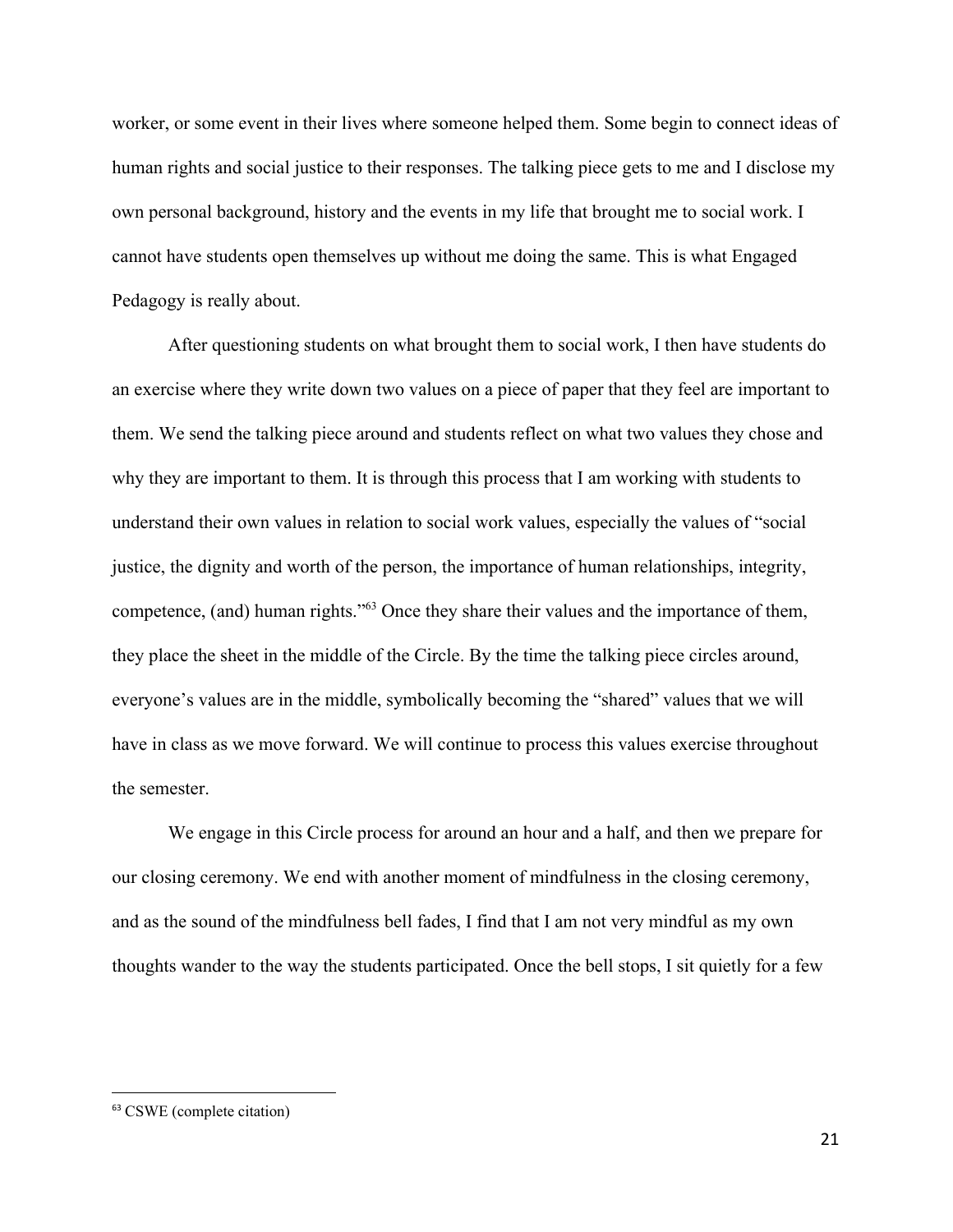moments and then tell the students that we will take a short break, and thereafter reconvene to reflect on the Circle process.

Students return from the break and settle in and we begin to process our experience with the Circle. Interestingly, some students reflect on the discomfort they felt because of the ambiguity of the environment. Students reinforced their preconceived expectations of the first day of class, and how just entering into the traditional classroom, transformed into a Circle, was anxiety provoking. This makes me think of educator Ira Shore's response to the resistance he received from students when he transformed the classroom. "Still others were actively hostile, challenging me in ways to stop the critical thrust of the class. They were committed to tradition and saw the class as a threat to their established values."<sup>64</sup> Transforming the class on the first day of the semester and having students engage in an experiential process such as the Peace Circle generated anxiety and some resistance, and as Baldwin notes, "experience is not always a comfortable teacher."<sup>65</sup> Most students, however, are able to reflect on how powerful the overall experience was, noting that they learned aspects of themselves and their classmates that they had never known before.

When I am introducing ideas of community building and restorative justice to students, I have to break from the traditional educational setting and have students engage in a process that is authentic, experiential and liberatory. Teaching restorative justice cannot happen in the standard classroom where I am the authority figure expounding on theories that are alien to student's lived experiences; we have to engage in this process together. For students steeped in the banking model of education, becoming active participants as opposed to passive recipients

<sup>64</sup> Shore, I., & Freire, P. (1987). *A Pedagogy for Liberation: Dialogues on Transforming Education*. Westport, CT: Bergin & Garvey Publishers. 1987. p. 25.

 $65$  Baldwin, p. 150.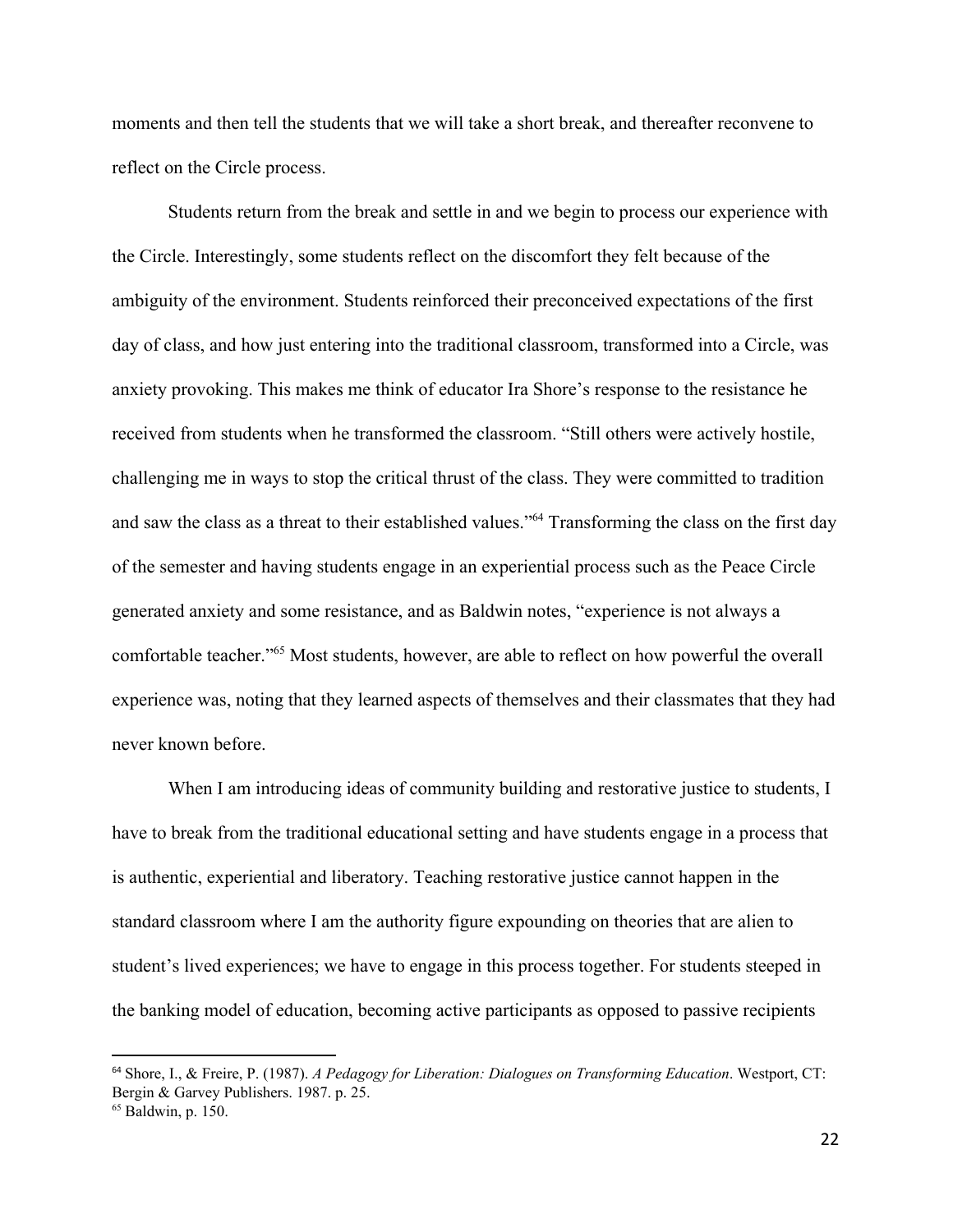can be unsettling, but once engaged it can be very liberating. "Liberatory education is fundamentally a situation where the teacher and the students *both* have to be learners, *both* have to be cognitive subjects, in spite of being different."<sup>66</sup>

I am asking students to liberate themselves from the confines of traditional education and engage in a process that defuses the hierarchal, power dynamic in the class, and "instead of granting power to a leader, the circle requires that participants trust the process and not force its direction or its outcome."<sup>67</sup> Drawing again from the philosophy of Engaged Pedagogy, Paulo Freire feels that education has to be liberatory as opposed to oppressive. Utilizing Engaged Pedagogy as a teaching philosophy in restorative justice and beginning a semester-long social work class with a Peace Circle, "students – no longer docile listeners – are now critical co-investigators in dialogue with the teacher."<sup>68</sup>

## **Conclusion**

Restorative justice is not a concept that can be taught using the banking model of education; it is something that must be experienced and must be experiential. Mark Umbreit writes that "Restorative justice is more of a process than a product." $69$  That is why engaging social work students in a restorative justice process is essential in dismantling the banking and antidialogical nature of education, and thus changing student interactions with communities. "The context for transformation is not only the classroom but extends outside of it. The students and teachers will be undertaking a transformation that includes a context outside the classroom,

<sup>66</sup> Shore, p. 33.

<sup>67</sup> Umbreit, p. 180.

<sup>68</sup> Freire, P. *Pedagogy of the Oppressed*. New York, NY: Bloomsbury Publishing. 1970. p. 81.

 $69$  Umbreit, p.22.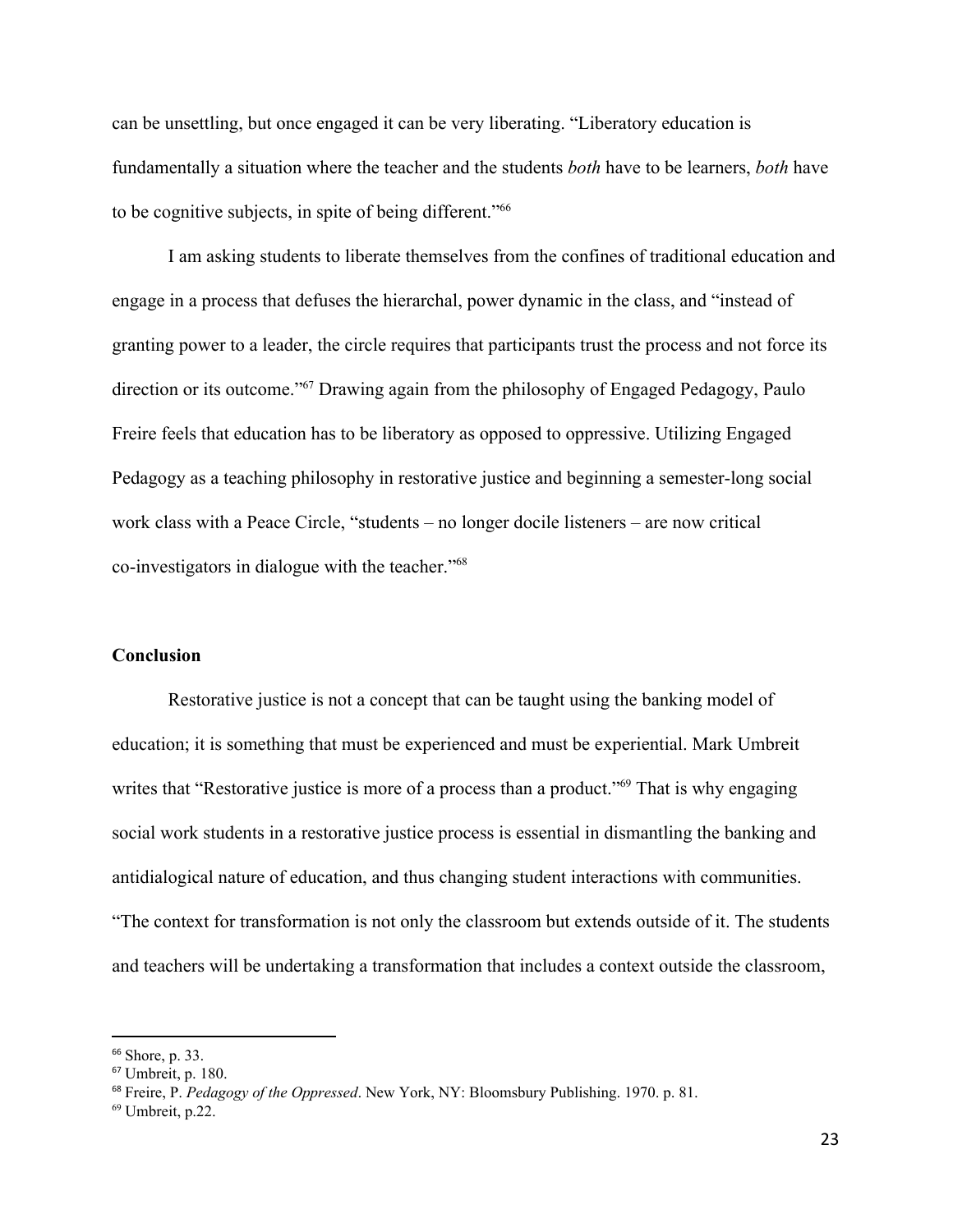if the process is a liberating one."<sup>70</sup> Having social workers engage in restorative justice with communities also changes the dynamics of how social workers are often perceived. "Circles also break down barriers between professionals and the community, allowing the community to see the professional as more than 'just a badge.' Professionals reintegrate with their communities beyond their roles."<sup>71</sup>

Utilizing my philosophy of Engaged Pedagogy in conjunction with using a Peace Circle to start a class becomes a restorative process for students.

It is fundamental for us to know that without certain qualities or virtues, such as a generous loving heart, respect for others, tolerance, humility, a joyful disposition, love of life, openness to what is new, a disposition to welcome change, perseverance in the struggle, a refusal of determinism, a spirit of hope, and openness to justice, progressive pedagogical practice is not possible.<sup>72</sup>

Restorative justice and the Circle process are alien to students who have been indoctrinated in a paternalistic, hierarchical and antidialogical method of education. This traditional form of education directly opposes the values, ethics, human rights and social justice components of social work. Engaging in a Circle process with social work students counters this and

<sup>70</sup> Shore, I., & Freire, P. *A Pedagogy for Liberation: Dialogues on Transforming Education*. Westport, CT: Bergin & Garvey Publishers. 1987. p. 33.

<sup>71</sup> Pranis, K., Stuart, B., & Wedge, M. *Peacemaking Circles: From Crime to Community*. St. Paul, MN: Living Justice Press. 2003. p. 27.

<sup>72</sup> Freire, P. *Pedagogy of Freedom: Ethics, Democracy, and Civic Courage*. Lanham, MD: Rowman & Littlefield Publishers. 1998. p. 108.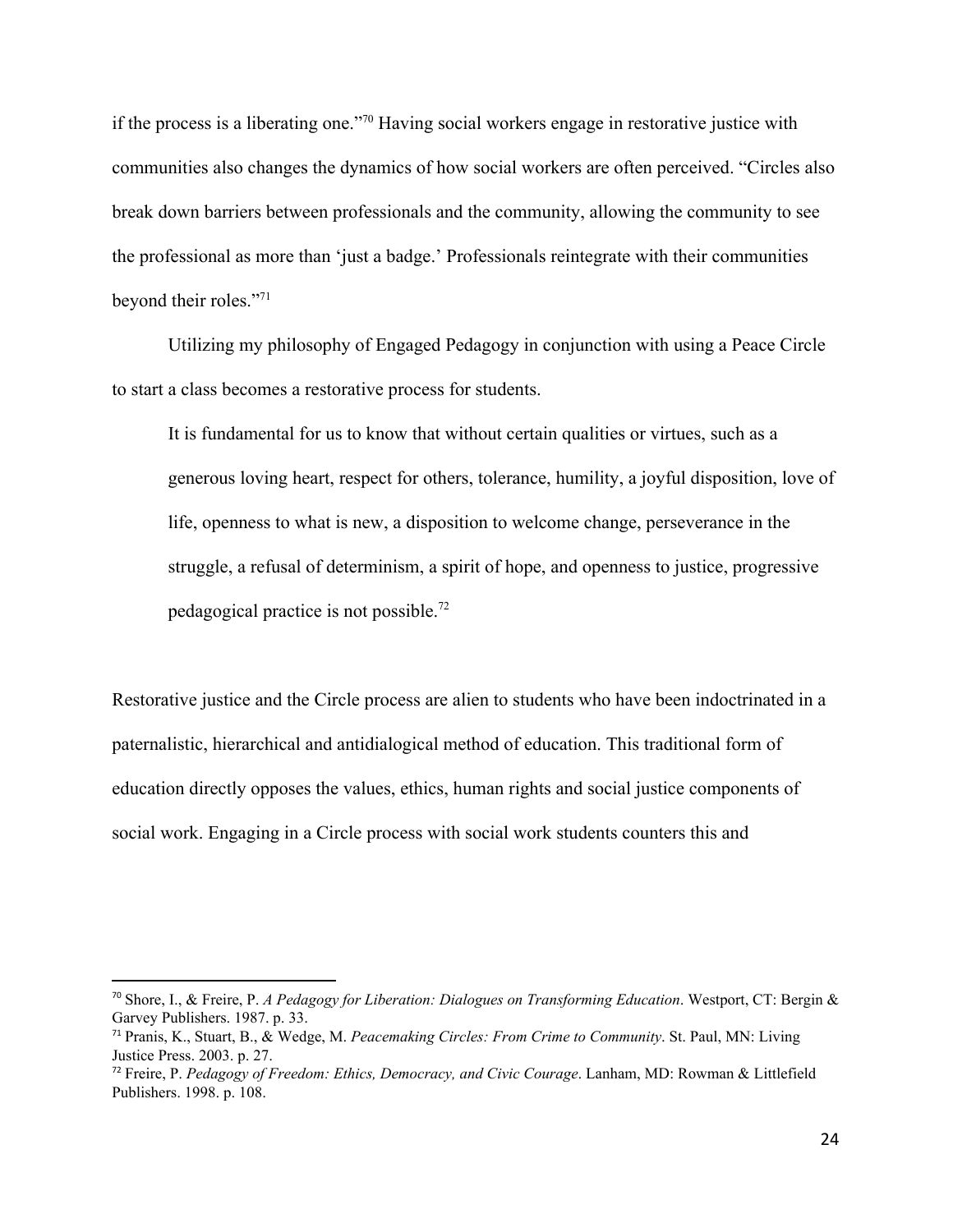demonstrates to students that, "Restorative justice encounters (between people) create empathy and mutual understanding."<sup>73</sup>

<sup>73</sup> Umbreit, p. 72.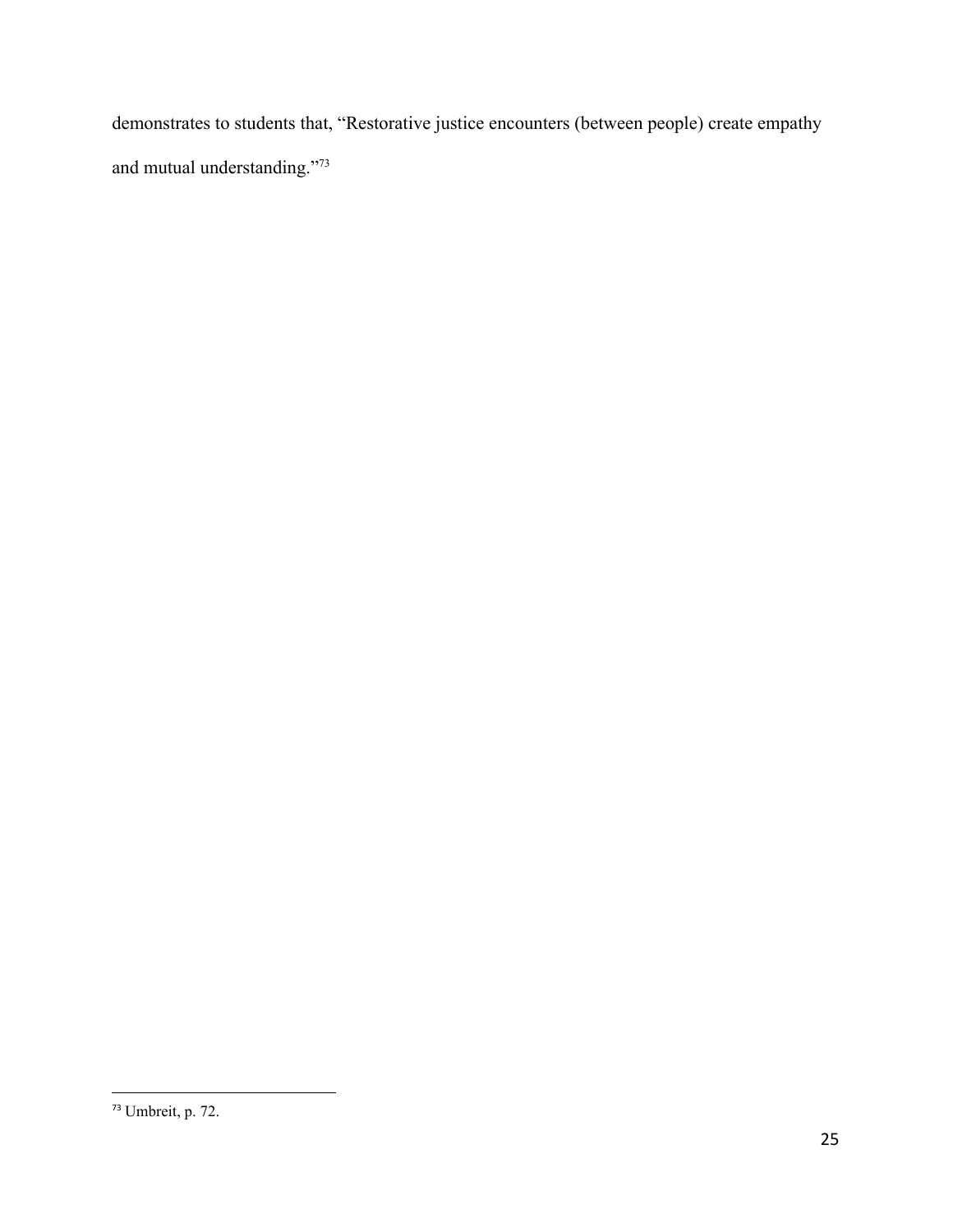# References

- Baldwin, C. (1994). *Calling the Circle: The First and Future Culture*. New York, NY: Bantam Books
- Beck, E. (2011). Introduction. In E. Beck, N. P. Kropf, & P. B. Leonard (Eds.), *Social Work and Restorative Justice* (pp. 3 – 14). New York, NY: Oxford Press.
- Boyes-Weston, C., & Pranis, K. (2015). *Circle Forward: Building a Restorative School Community*. St. Paul, MN: Living Justice Press.
- Briere, J., & Scott, C. (2013). *Principles of Trauma Therapy: A Guide to Symptoms, Evaluation, and Treatment*. Los Angeles, CA: SAGE Press.
- Freire, P. (1970). *Pedagogy of the Oppressed*. New York, NY: Bloomsbury Publishing.
- Freire, P. (1998). *Pedagogy of Freedom: Ethics, Democracy, and Civic Courage*. Lanham, MD: Rowman & Littlefield Publishers.
- Giroux, H. (2001). *Theory and Resistance in Education: Towards a Pedagogy for the Opposition*. Westport, CT: Bergin & Garvey Publishers.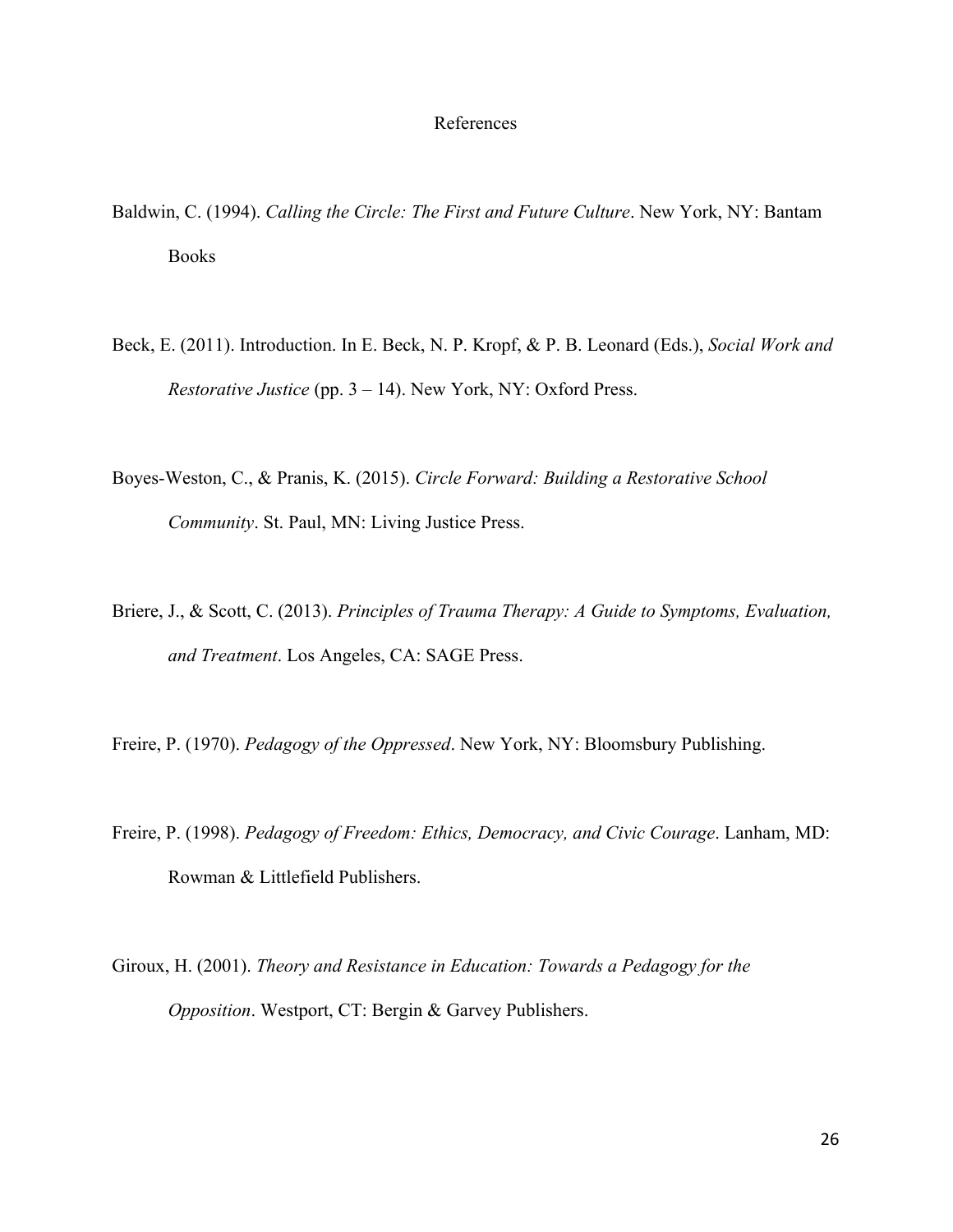- hooks, b. (1994). *Teaching to Transgress: Education as the Practice of Freedom*. New York, NY: Routledge Press.
- Kozol, J. (2005). *The Shame of the Nation: The Restoration of Apartheid Schooling in America*. New York, NY: Three Rivers Press.
- Kropf, N. P. (2011). Justice, Restoration, and Social Work. In E. Beck, N. P. Kropf, & P. B. Leonard (Eds.), *Social Work and Restorative Justice* (pp. 15 – 30). New York, NY: Oxford Press.
- Linehan, M. (1993). *Cognitive Behavioral Treatment for Borderline Personality Disorder*. New York, NY: The Guilford Press.
- National Association of Social Workers: Code of Ethics. Retrieved from https://www.socialworkers.org/pubs/code/default.asp

Pranis, K. (2005). *The Little Book of Circle Process*. Intercourse, PA: Good Books Publishers.

Pranis, K., Stuart, B., & Wedge, M. (2003). *Peacemaking Circles: From Crime to Community*. St. Paul, MN: Living Justice Press.

Shore, I., & Freire, P. (1987). *A Pedagogy for Liberation: Dialogues on Transforming*